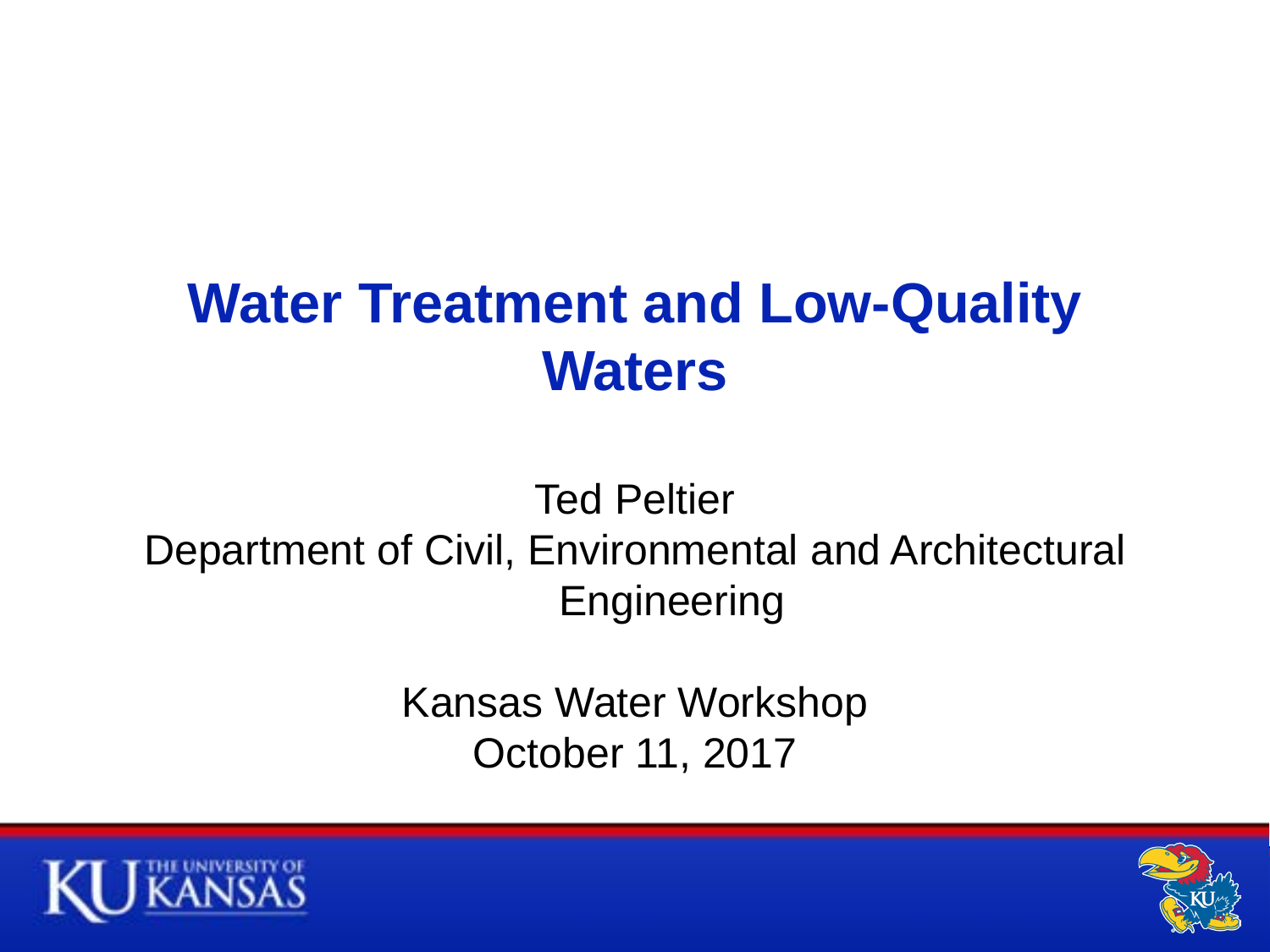## **Water Withdrawals in the U.S. and Kansas**

|  |                                                                           |                      | <b>US</b> | <b>KS</b> |
|--|---------------------------------------------------------------------------|----------------------|-----------|-----------|
|  |                                                                           | <b>Totals (mgd)</b>  | 355,000   | 4,000     |
|  |                                                                           | Groundwater          | 22%       | 80%       |
|  |                                                                           | Surface Water        | 78%       | 20%       |
|  | 2010 withdrawals by category,<br>in million gallons per day               | Freshwater           | 86%       | 100%      |
|  | Public supply<br>42,000<br>Self-supplied domestic<br>3,600                |                      |           |           |
|  | Irrigation<br>115,000<br>Livestock<br>2,000<br>9,420                      | Irrigation           | 32%       | 76%       |
|  | Aquaculture<br>Self-supplied industrial 15,900<br>Mining<br>5,320         | <b>Public Supply</b> | 12%       | 10%       |
|  | Thermoelectric power 161,000                                              | Power                | 45%       | 9%        |
|  | Values do not sum to 355,000<br>Mgal/d because of independent<br>rounding | Livestock            | 0.6%      | 3%        |

USGS Circular 1405 "Estimated Use of Water in the United States in 2010"



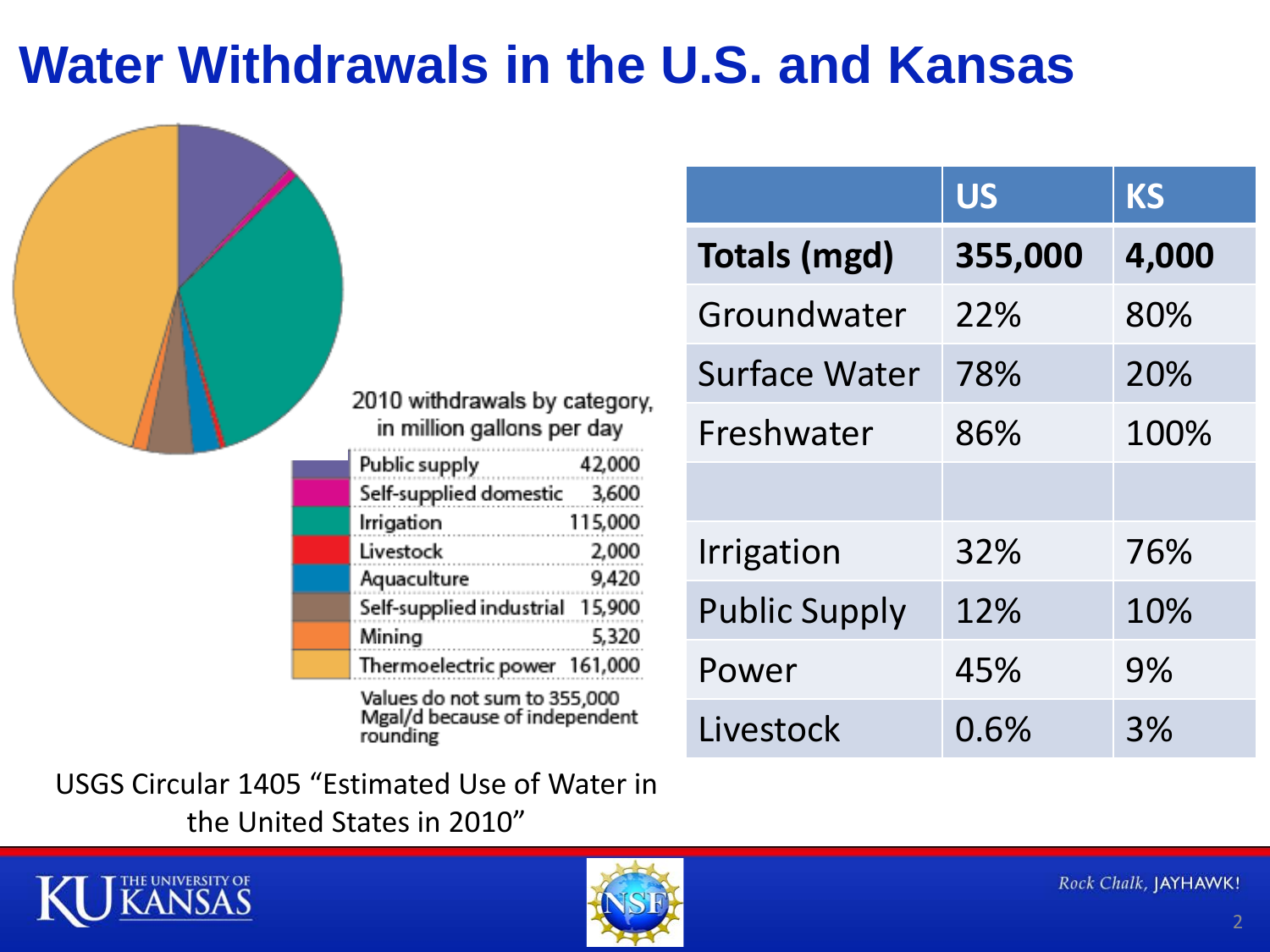# **Water Stress and Scarcity**

**Population growth in the US is often concentrated in areas with low or declining water reserves**

**Groundwater use rates are depleting existing aquifers**

**Water Reuse and Recycling options:**

- **Gray water reuse**
- **Groundwater recharge**
- **Wastewater treatment for indirect or direct potable reuse**
- **Industrial WW Recovery**



#### Projected water withdrawal ratios in 2050 (Roy et al. 2012)



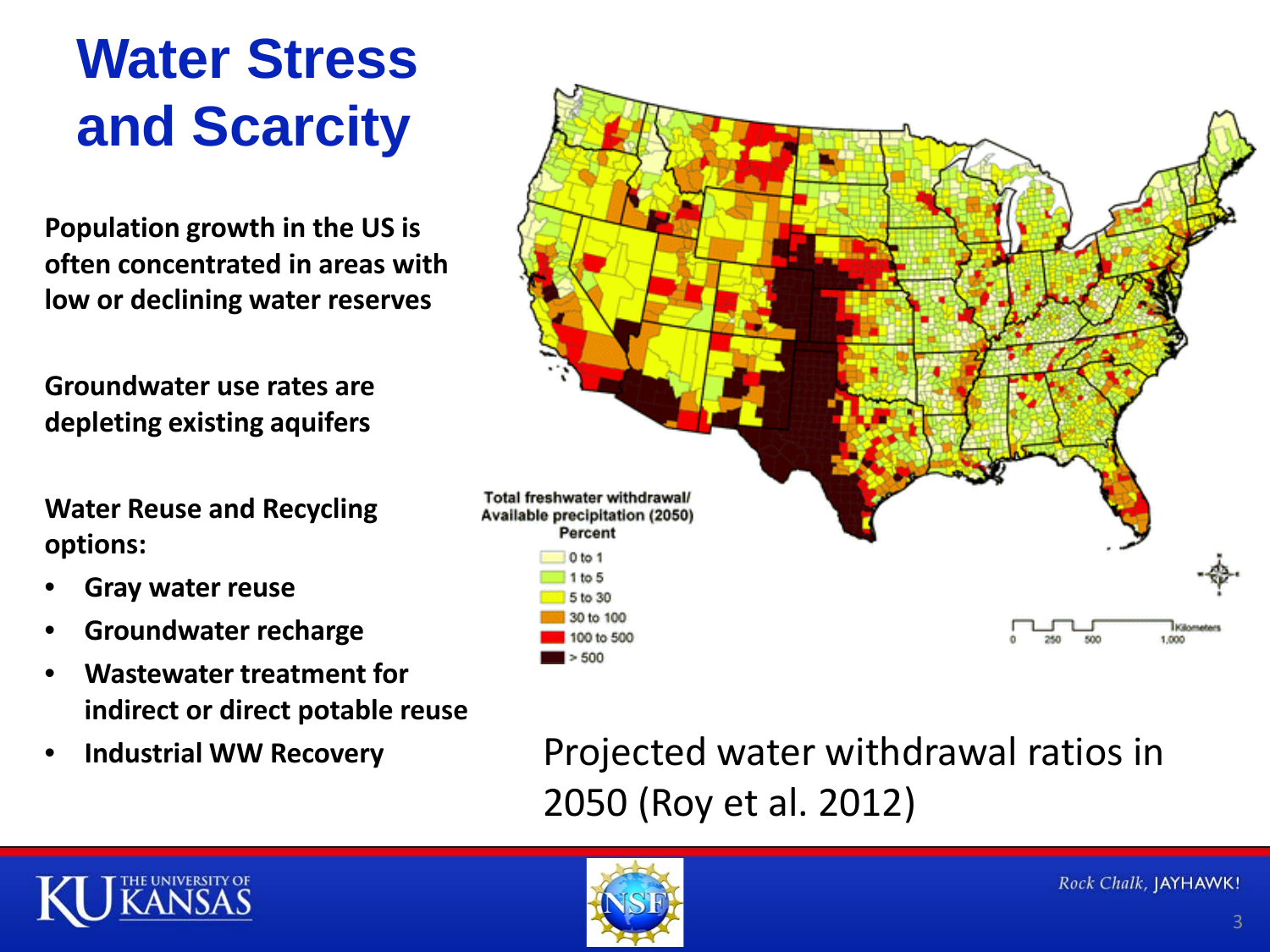#### **Alternative Water Source Development**



\* Dissolved solids concentration of greater than 1,000 milligrams per liter.

(Image from USGS, data and original map from Feith, 1965)



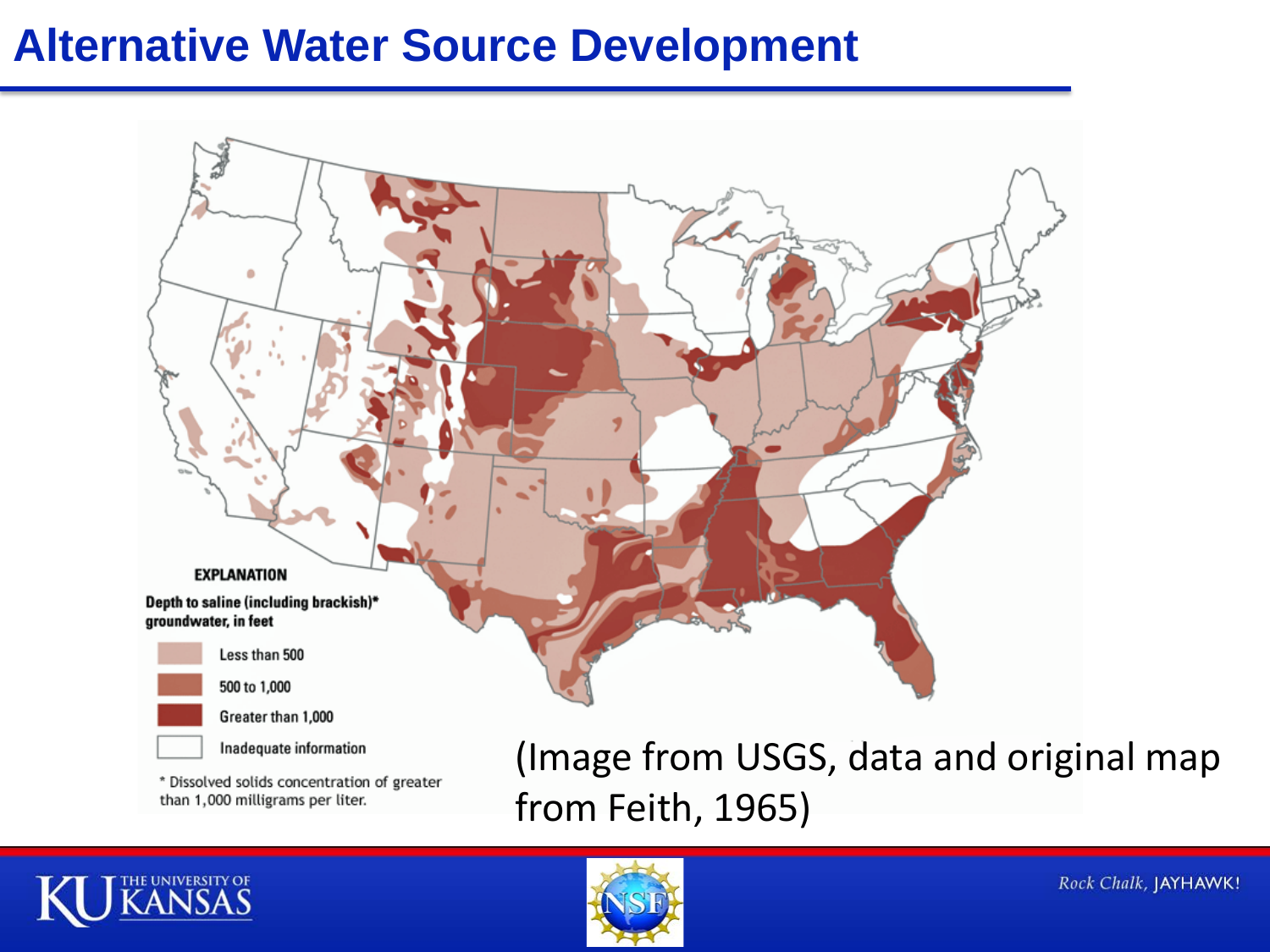## **Challenges in Utilizing Low Quality Waters**

- **Lack of treatment standards**
- **Variable quality, including 'uncommon' pollutant compounds**
- **Higher treatment requirements and energy costs**
- **Compatibility with water storage and transmission system**
- **Ownership and other legal issues**
- **Public cooperation and acceptance**



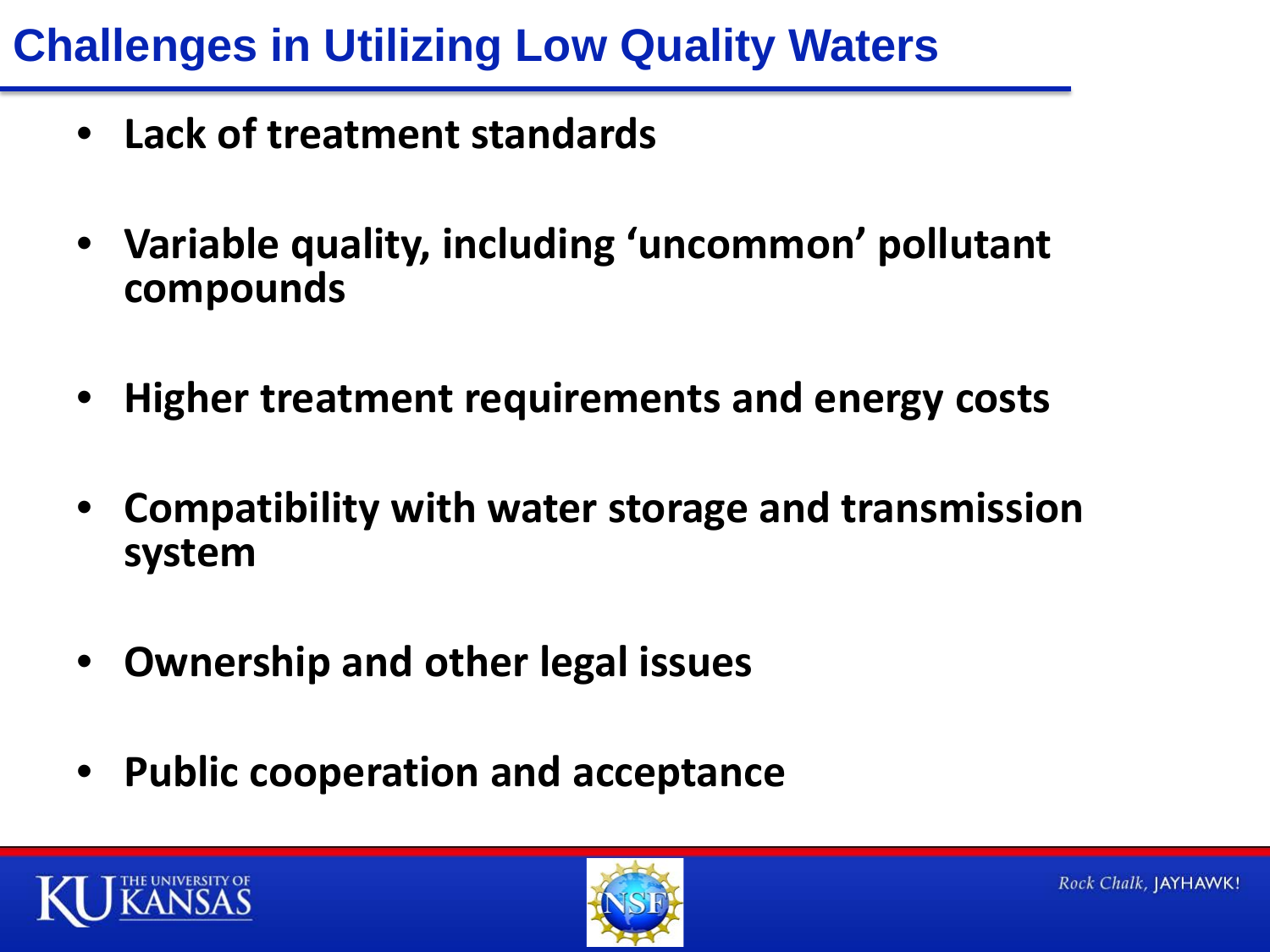### **KU Strengths in Low Quality Water Treatment**

- **People**
- **Expanded research facilities and equipment**
- **Existing multi-disciplinary research groups addressing related topics**
- **State agency interest and related work**
- **History of successful collaboration with water and wastewater utilities and organizations at local and national level**



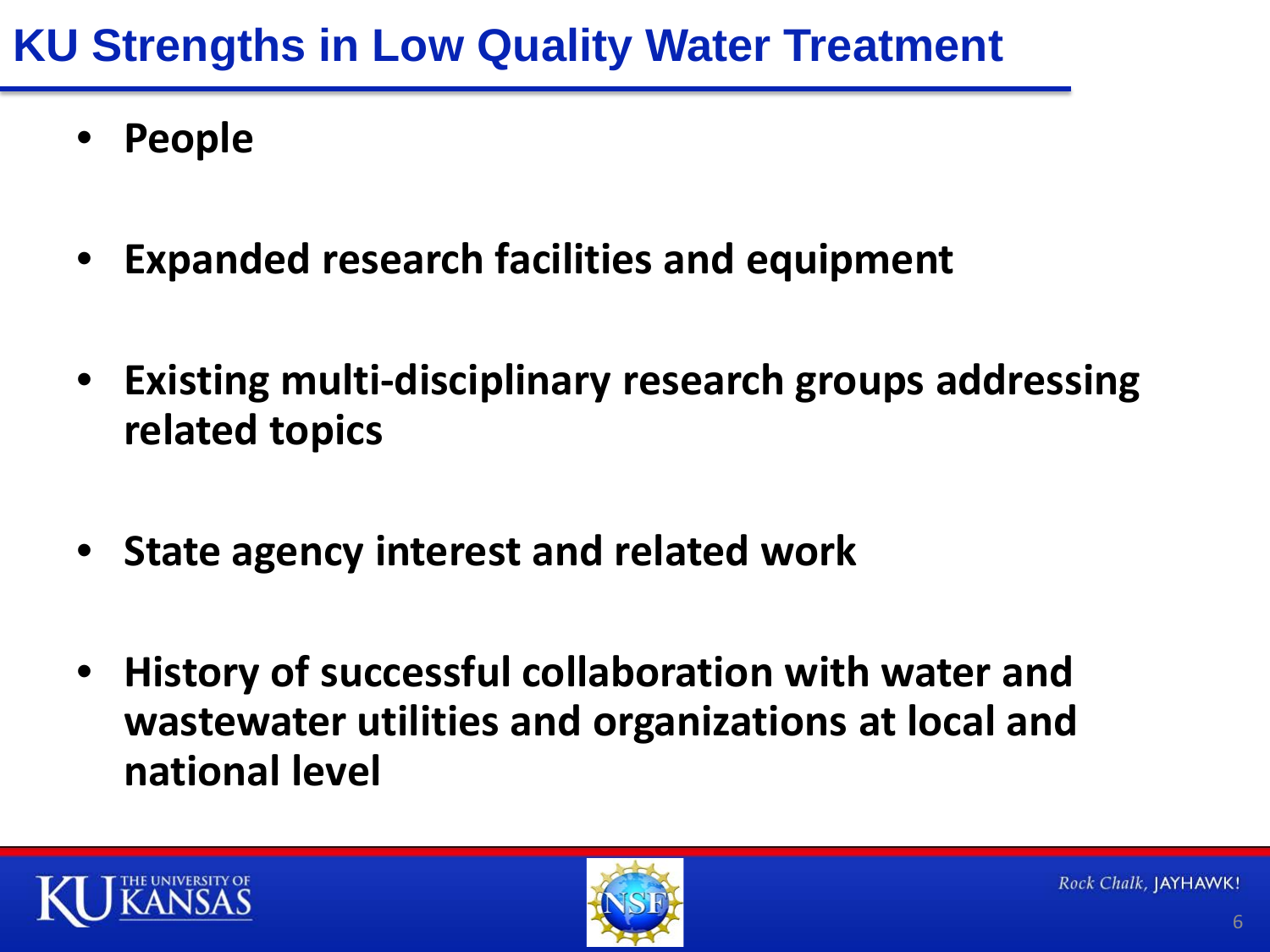- **Stephen Randtke (CEAE)- Drinking Water Treatment Processes and Infrastructure**
- **Belinda Sturm (CEAE)- Biological WW Treatment and Bioreactor Design**
- **John Devlin (Geology)- Groundwater remediation and contaminant transport**
- **Mark Shiflett (CPE)- Energy-efficient desalination**
- **Gibum Kwon (ME)- Membranes for Oil-Water Separation**



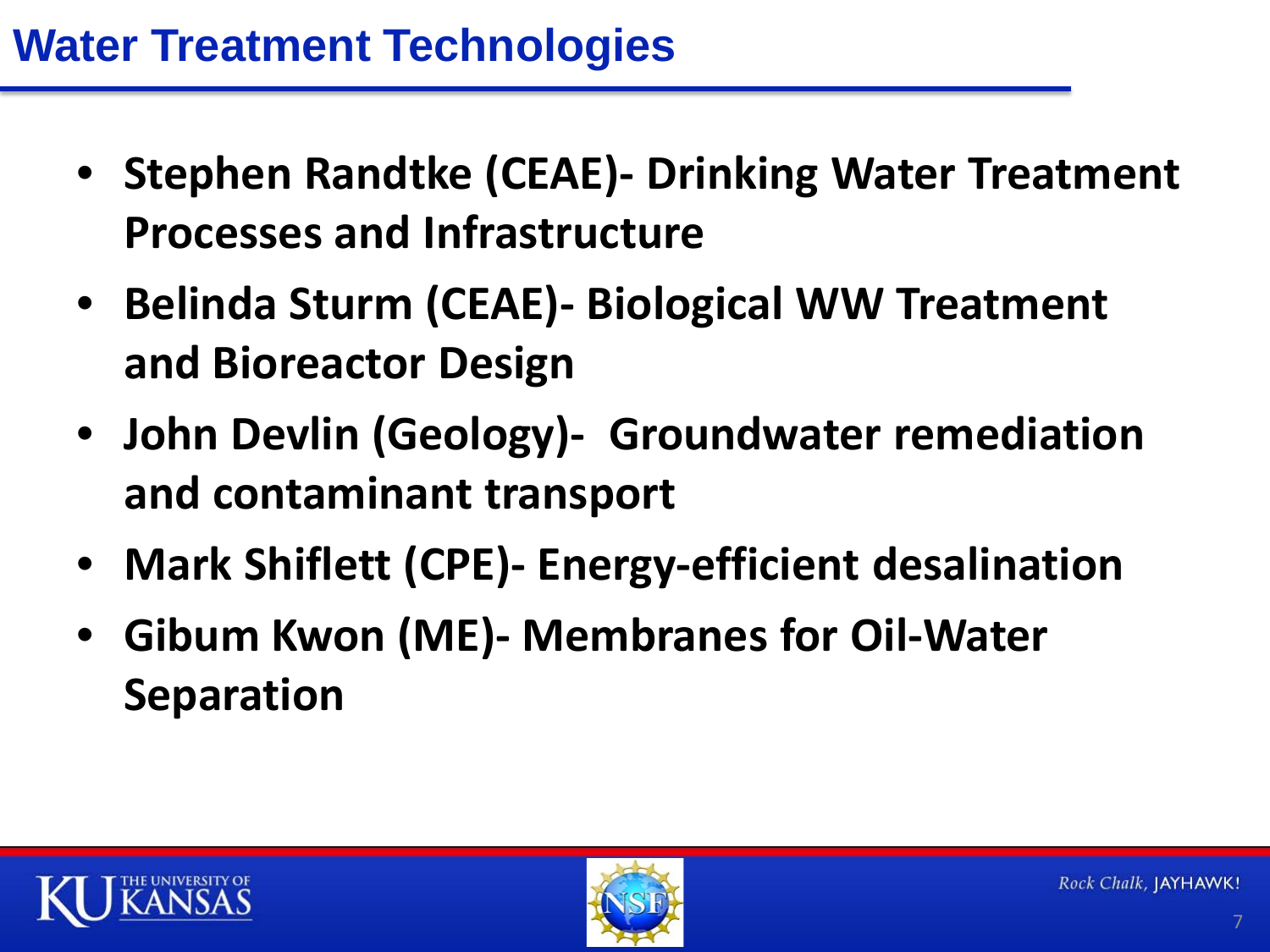# **Water and Energy Research**

**Algal Biofuels Research**

**Belinda Sturm (CEAE) and Susan Stagg-Williams (CPE)**

**Reduced Cooling Water Use at Power Plants Ted Bergman and Ron Dougherty (ME)**

**Water use in Oil and Gas Production Reza Barati (CPE) Shahin Negahban, Karen Peltier and Stan McCool (TORP)**

**Produced Water Management and Treatment Group**



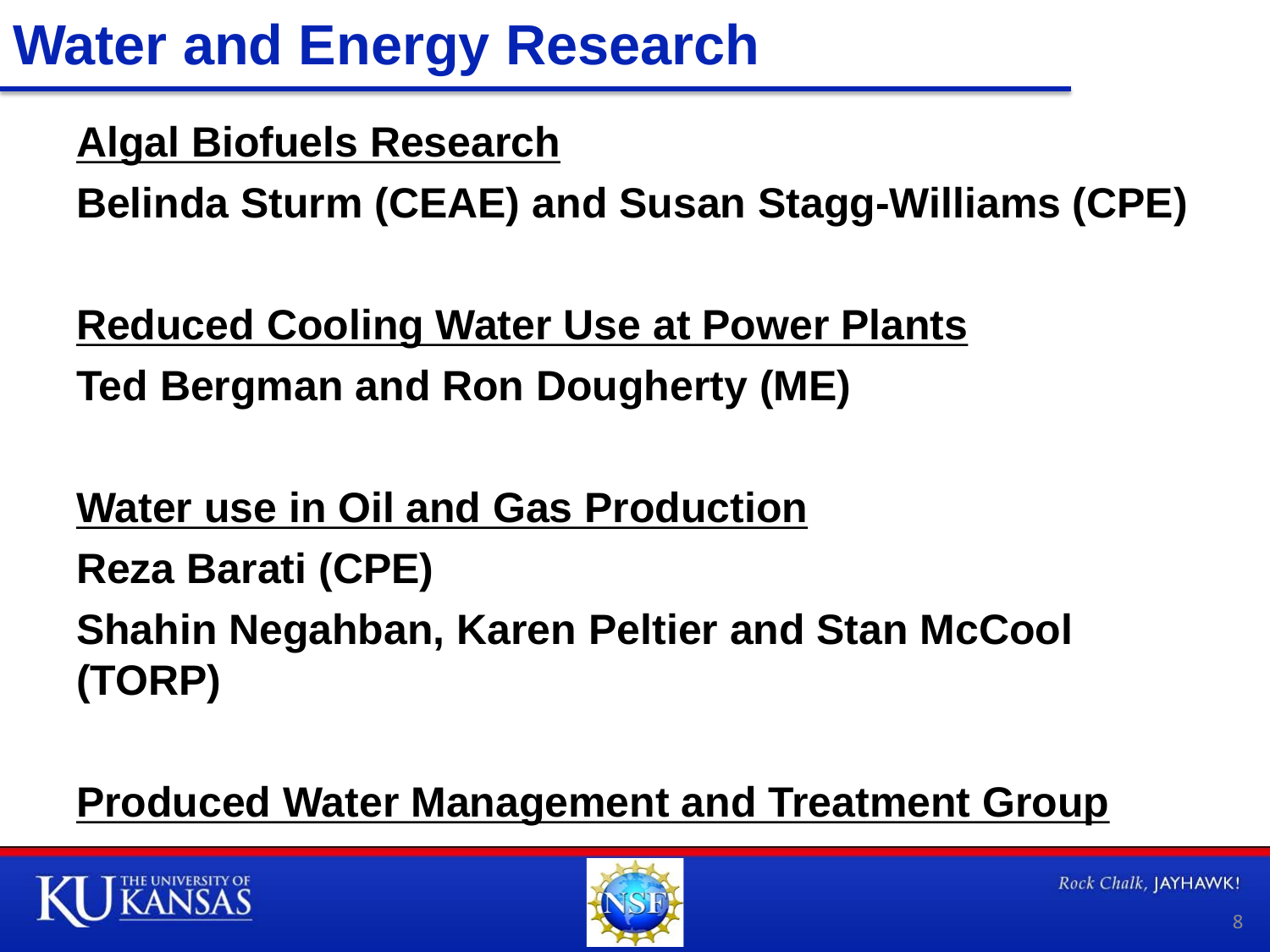## **An Overview of the Produced Water Management and Treatment Program**



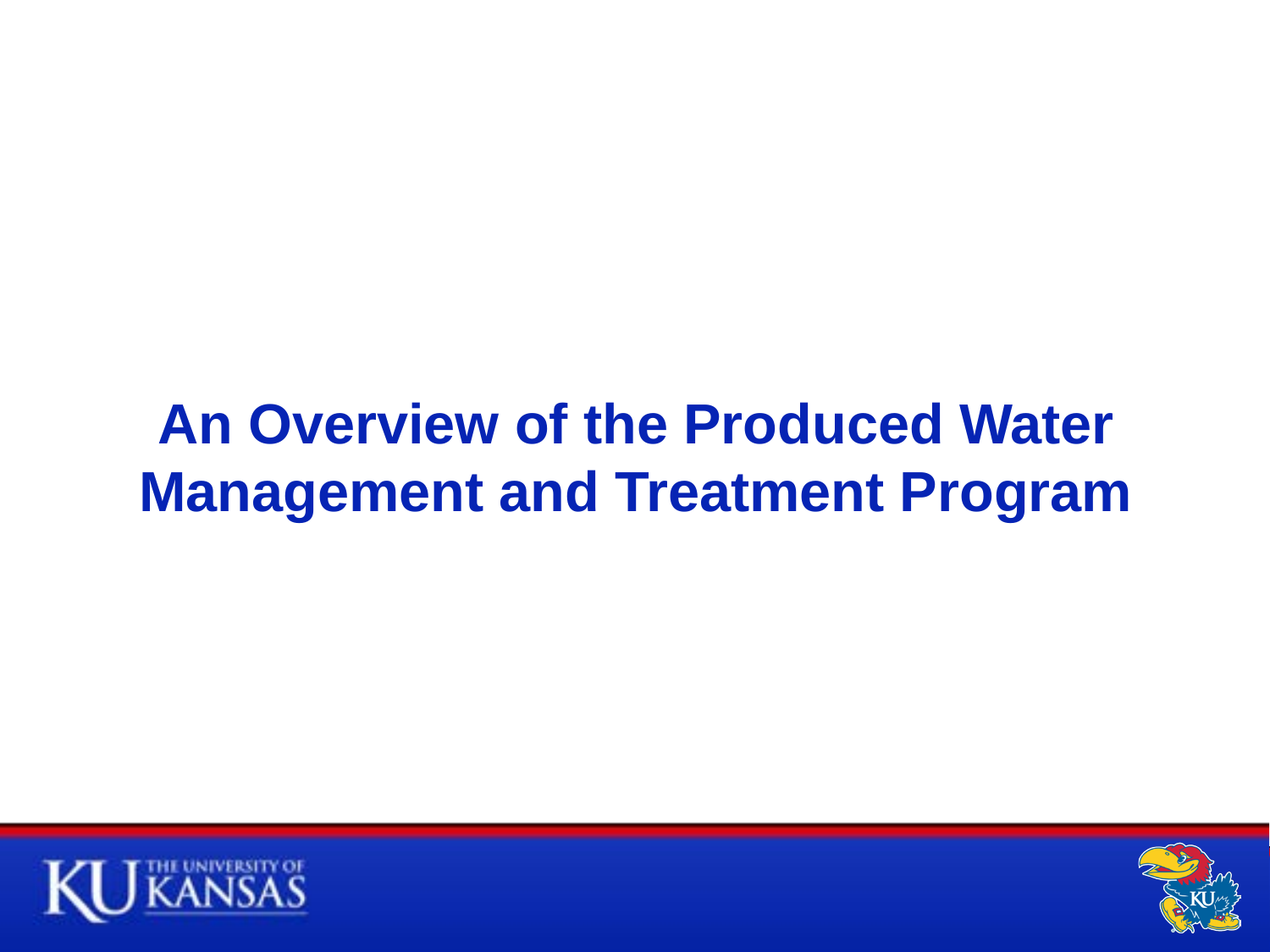#### **Produced Water Research Program**

- **NSF-Sponsored Program at KU and West Virginia University**
- **Goal: Develop management strategies to reduce the impact of oil and gas production on existing water resources and to increase use and reuse of produced water**
- **Specific Research Objectives**
	- **1. Treatment of produced water and formation brines to encourage beneficial use and reuse**
	- **2. Minimization of freshwater use in oil and gas production**
	- **3. Assessment of impacts of produced water on aquatic ecosystems**



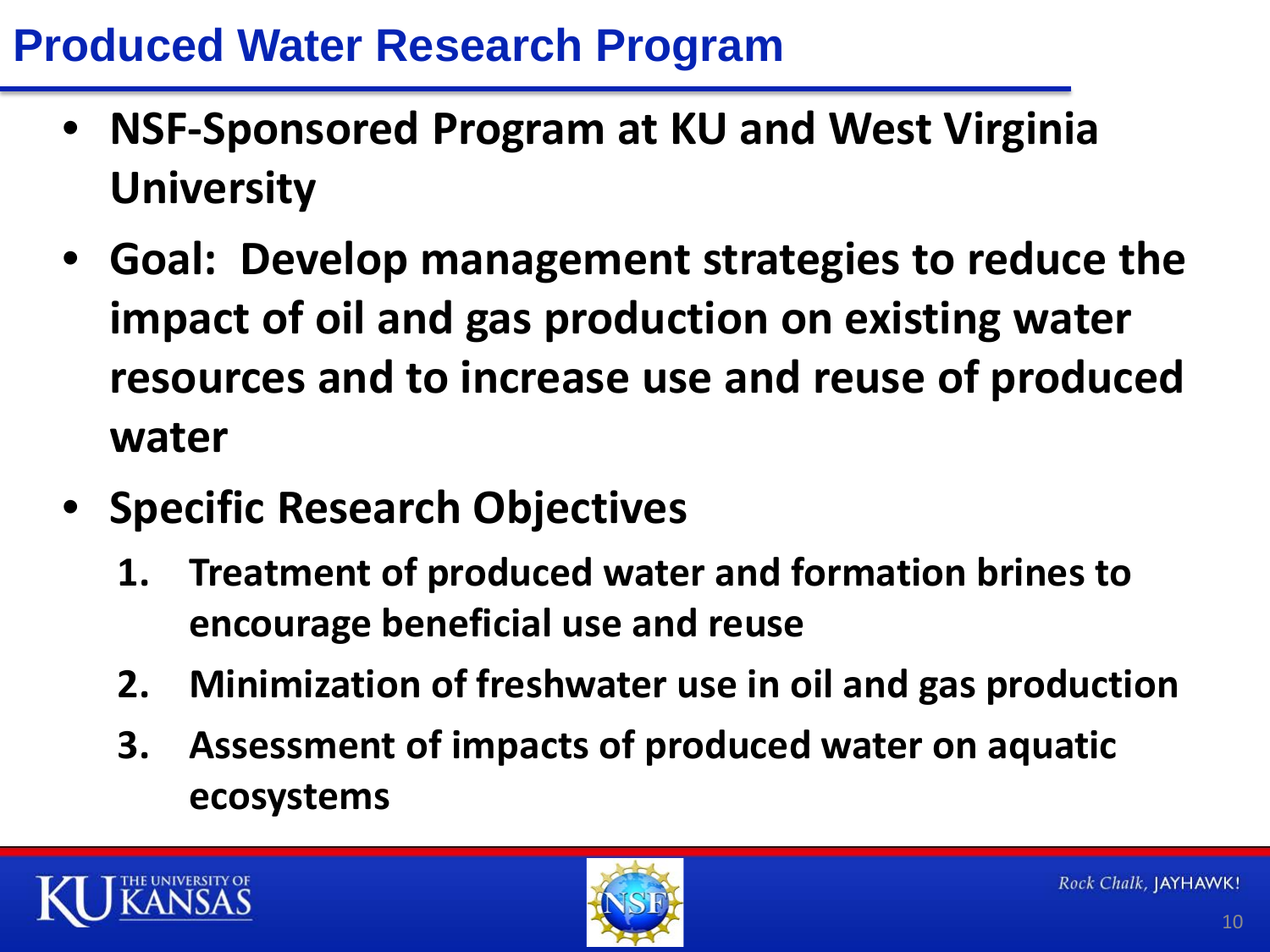**Collaborators Edward Peltier Stephen Randtke Karen Peltier Reza Barati Belinda Sturm Jyun-Syung Tsau**

**Staff Ray Carter Jr. Mark Ballard**

**Post-Doctoral Researchers Ming Chen, Karla Leslie, Masoumeh Veisi, Sheng-Xue Xie**

### **University of Kansas West Virginia University**

**Collaborators Paul Ziemkiewicz Lian-Shin Lin Joseph Donovan Harry Finklea J. Todd Petty Shawn Grushecky**

**Staff Jennifer Hause**

**Post-Doctoral Researchers Eric Merriam**



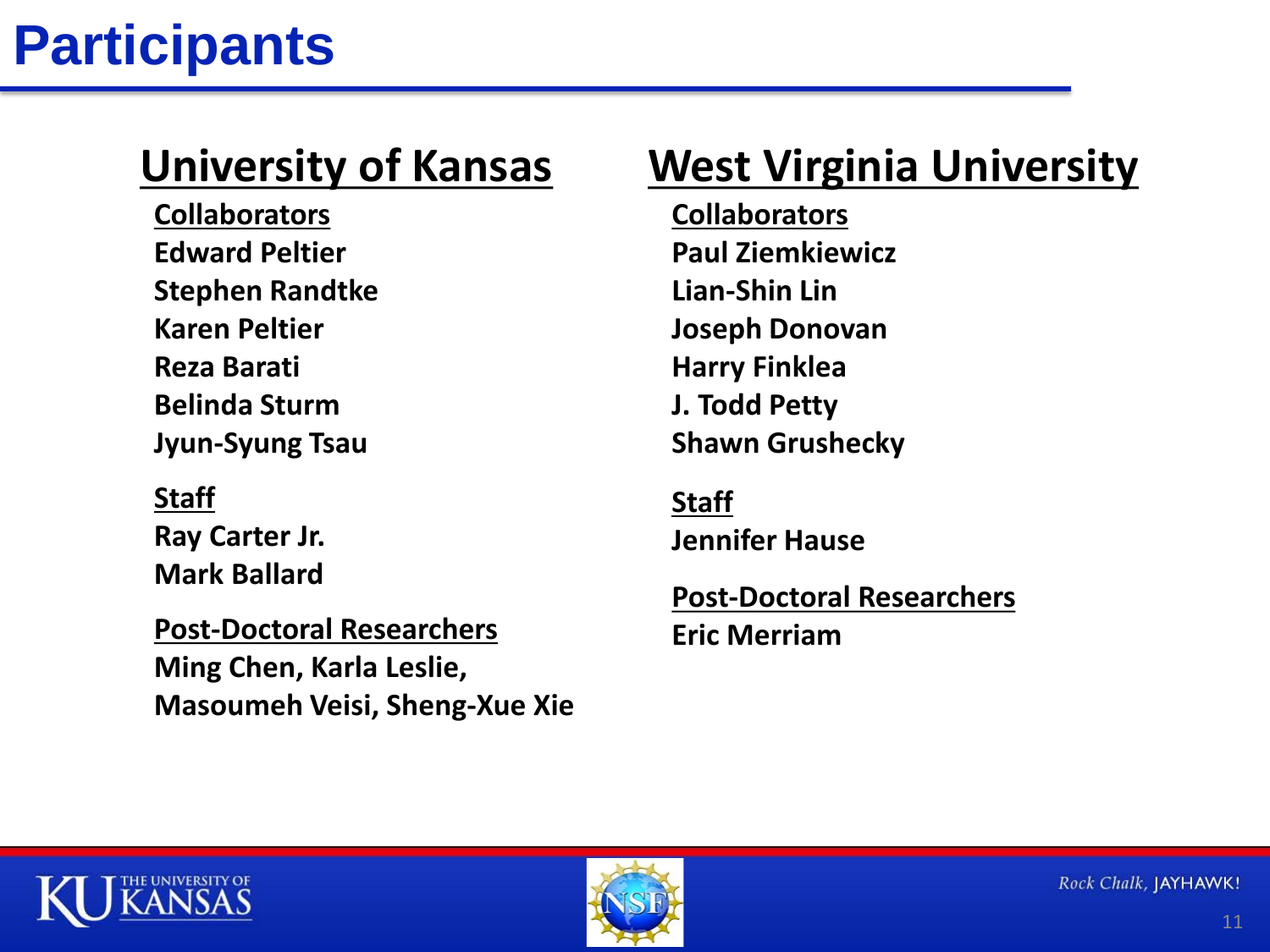### **What is Produced Water?**



#### • **Flowback water**

- Injected fracturing fluid returning to the wellhead
- Occurs primarily in the first few weeks

## • **Formation water**

- Water from hydrocarbonbearing formations, or injected for enhanced recovery purposes
- Composition depends on formation chemistry
- Returns throughout production



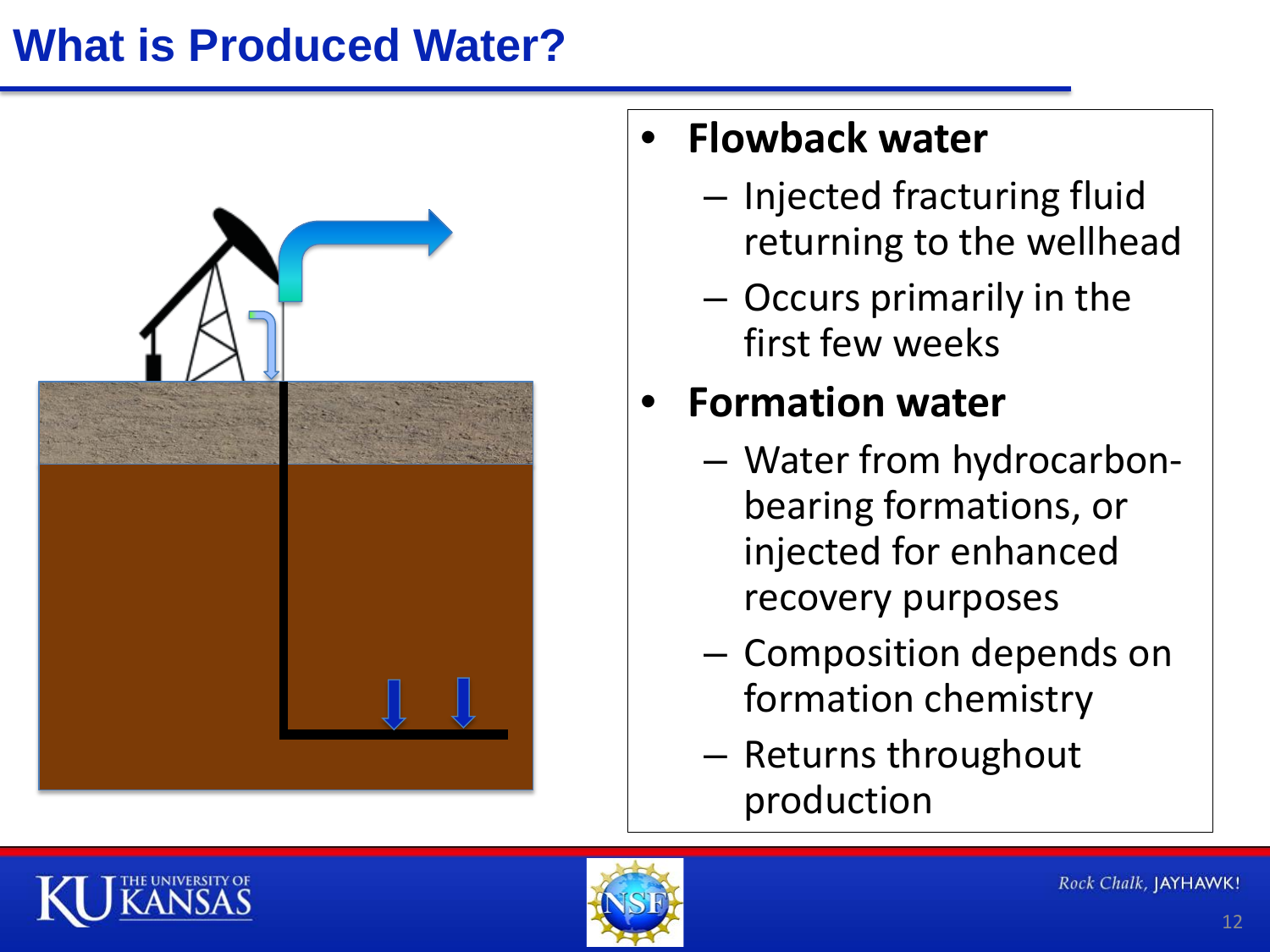## **Produced Water Volumes**

- **Over 20 billion barrels (3.3 billion m3) generated in U.S. in 2012**
- **KS is 5th largest generator**
	- $-1.1$  billion barrels ( $\sim$  45 billion gallons) in 2012
- **KS volumes stable from 2007-2012**  $-$  Oil production increased by  $\sim$  20%
- **KS wells average ~20 barrels of water per barrel of oil**
	- $-$  National average  $\sim$  10 bbl/bbl



Data from Veil (2015) and Clark & Veil (2009)



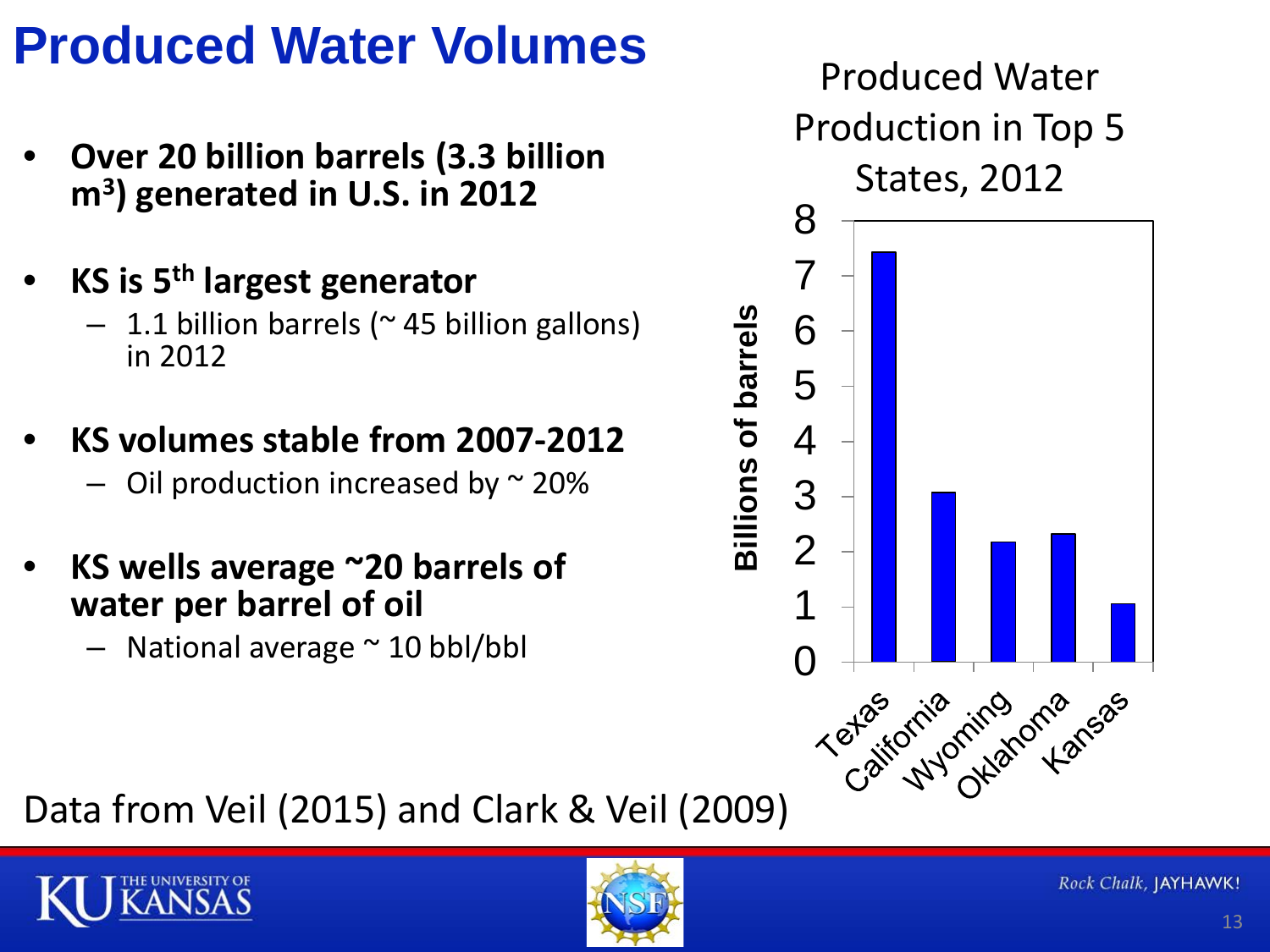## **Produced Water Disposal in Kansas**

- **In Kansas, ~ 2/3 of KS disposed of by deep-well injection; ~ 1/3 reused by oil & gas producers**
- **Deep-well injection has been linked to increased seismic activity (induced seismicity)**
- **Area-based restrictions on deep well injection since 2015**
- **Incentives exist for increased water reuse and recovery, and for reducing volumes sent to disposal.**



Source: Virginia Tech Seismological Observatory



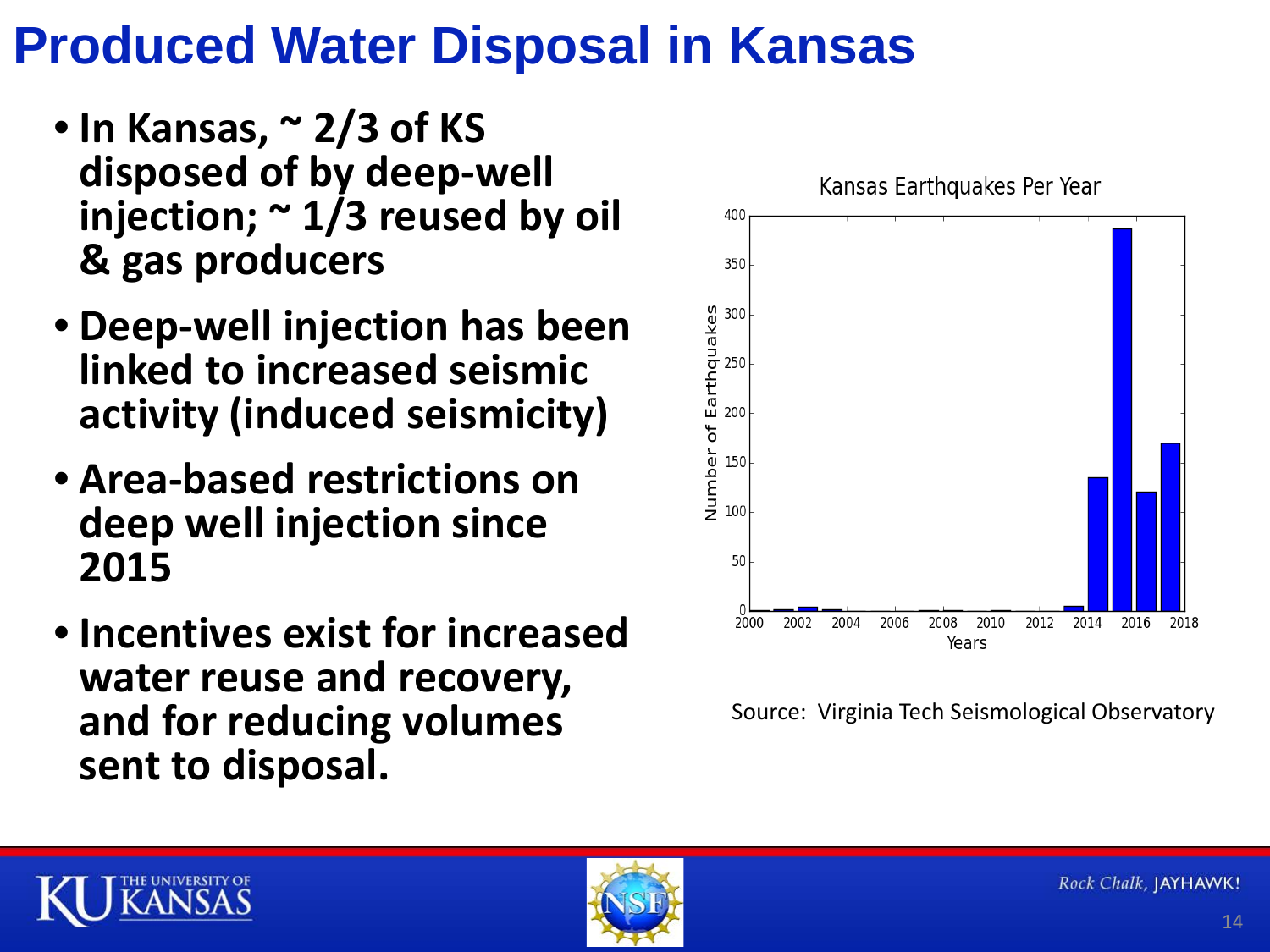#### **Inorganic Constituents**

| <b>Constituent</b><br>$($ in mg/l) | <b>Barnett (TX)</b> | <b>Haynesville</b><br>(AK, LA, TX) | <b>Marcellus</b><br>(NY, PA WV) | Western<br><b>U.S.</b> |
|------------------------------------|---------------------|------------------------------------|---------------------------------|------------------------|
| <b>TDS</b>                         | 40,000-185,000      | 40,000-250,000                     | 45,000-185,000                  | 1,000-400,000          |
| Chloride                           | 25,000-110,000      | 20,000-150,000                     | 25,000-105,000                  | ND-250,000             |
| Sodium                             | 10,000-47,000       | 15,000-55,000                      | 10,000-45,000                   | ND-150,000             |
| Calcium                            | 2,200-20,000        | 3,100-34,000                       | 5,000-25,000                    | ND-74,000              |
| Strontium                          | 350-3,000           | 100-3,000                          | 500-3,000                       | ND-6,250               |
| Magnesium                          | 200-3,000           | 300-5,200                          | 500-3,000                       | <b>ND</b>              |
| <b>Barium</b>                      | 30-500              | 100-2,200                          | 50-6,000                        | <b>ND-850</b>          |
| Iron                               | 22-100              | 80-350                             | 20-200                          | <b>ND</b>              |
| Sulfate                            | 15-200              | 100-400                            | 10-400                          | ND-15,000              |



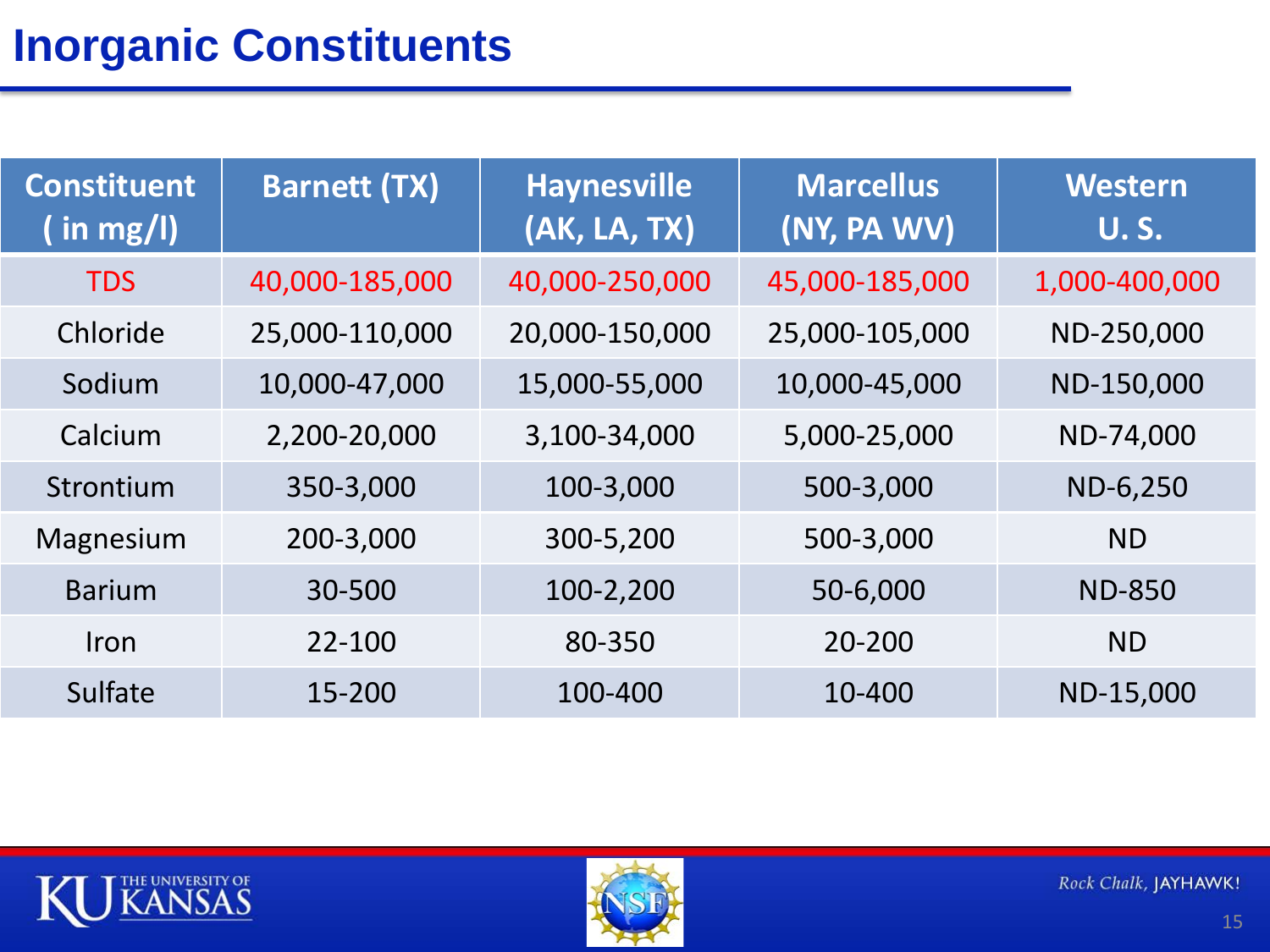- **High salinities affect water and nutrient uptake and reduce crop yield.**
- **Presence of dispersed oil and dissolved hydrocarbon compounds**
- **Scale formation in treatment systems and producing formations from divalent cations precipitation with carbonates and/or sulfates**
- **Other constituents with water quality impacts or plant toxicity (e.g. B, Ra2+, Ba2+, Sr2+)**
- **Corrosivity (CO<sub>2</sub>, H<sub>2</sub>S, salinity)**



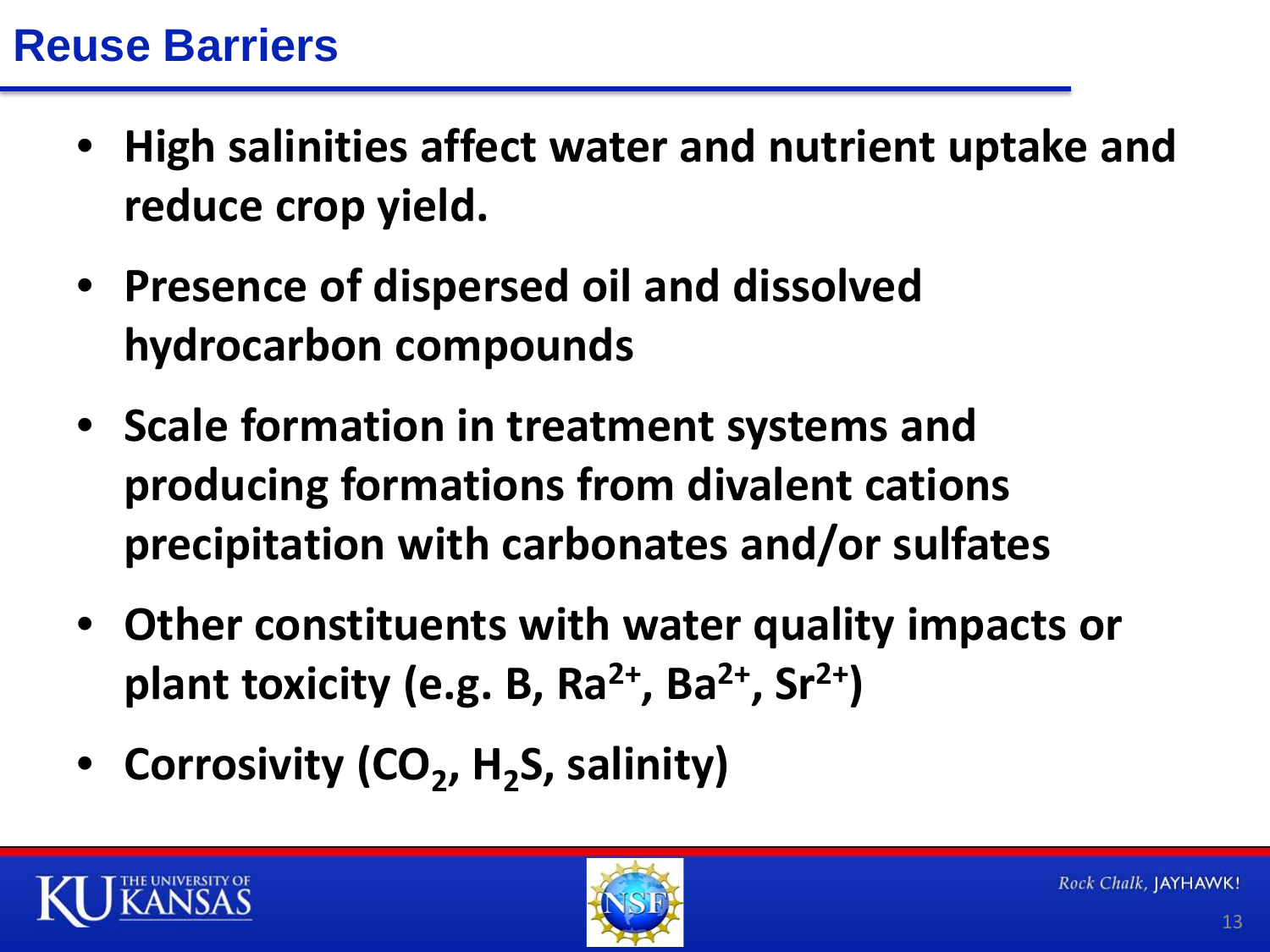#### **New & Improved Fracking Fluids**

- **Energized fluids, including supercritical CO2 foams stabilized with polyelectrolyte complex nanoparticles (PECNPs)**
	- Reduced freshwater use
	- Better suspension of proppants
	- Improved oil recovery
- **Using Produced Water to Prepare Fracking Fluids**
	- Optimized formulations and salinity levels
	- Stabilization with PECNPs
	- Benefits include increased O&G production and reduced demand on freshwater supplies



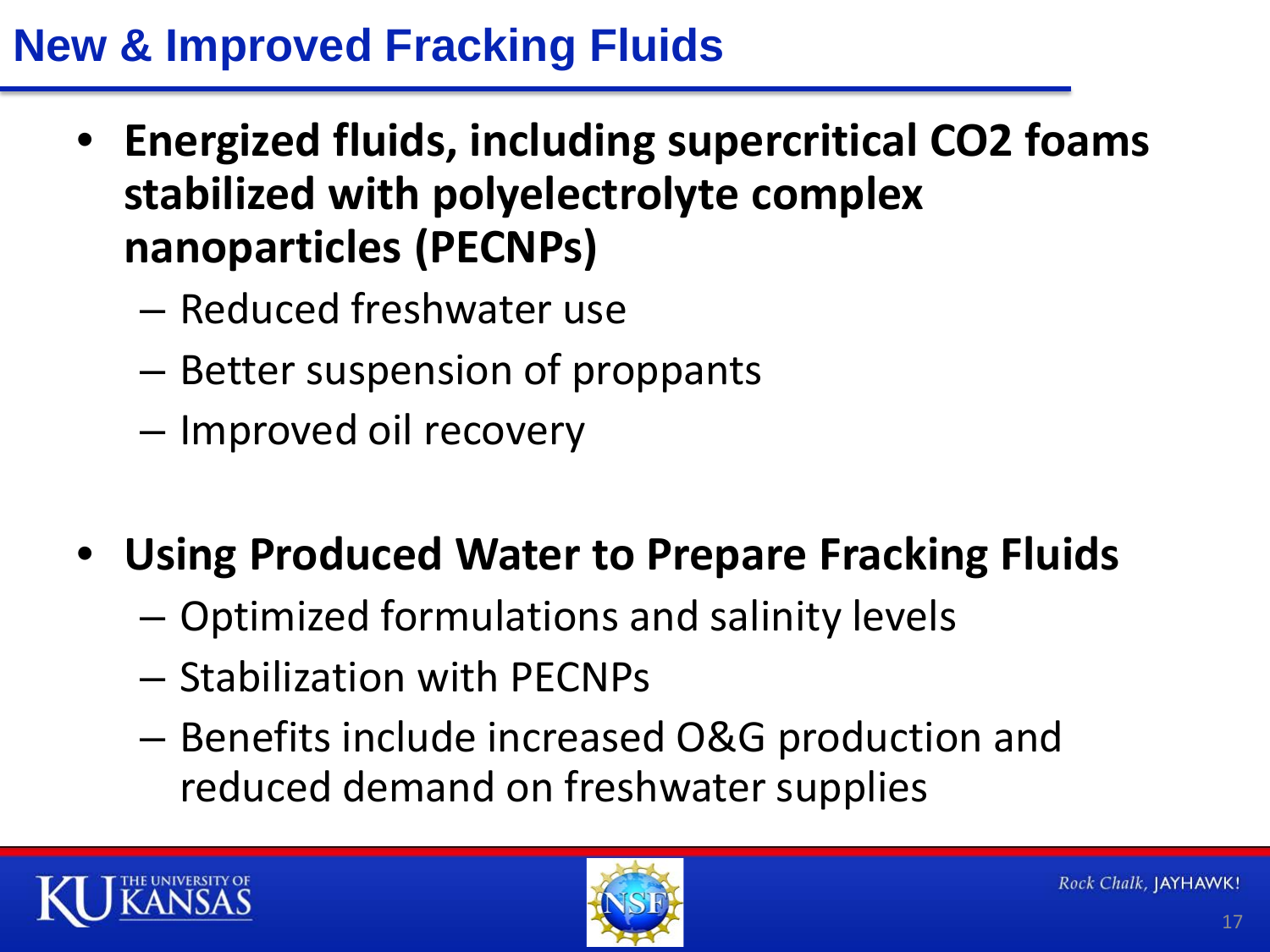#### **PW Treatment: General Strategy**

**Initial TSS and oil separation occurs at the well site**

**Minimal treatment for direct reuse, to prevent scaling or clogging**

**Salinity reduction required for secondary uses**





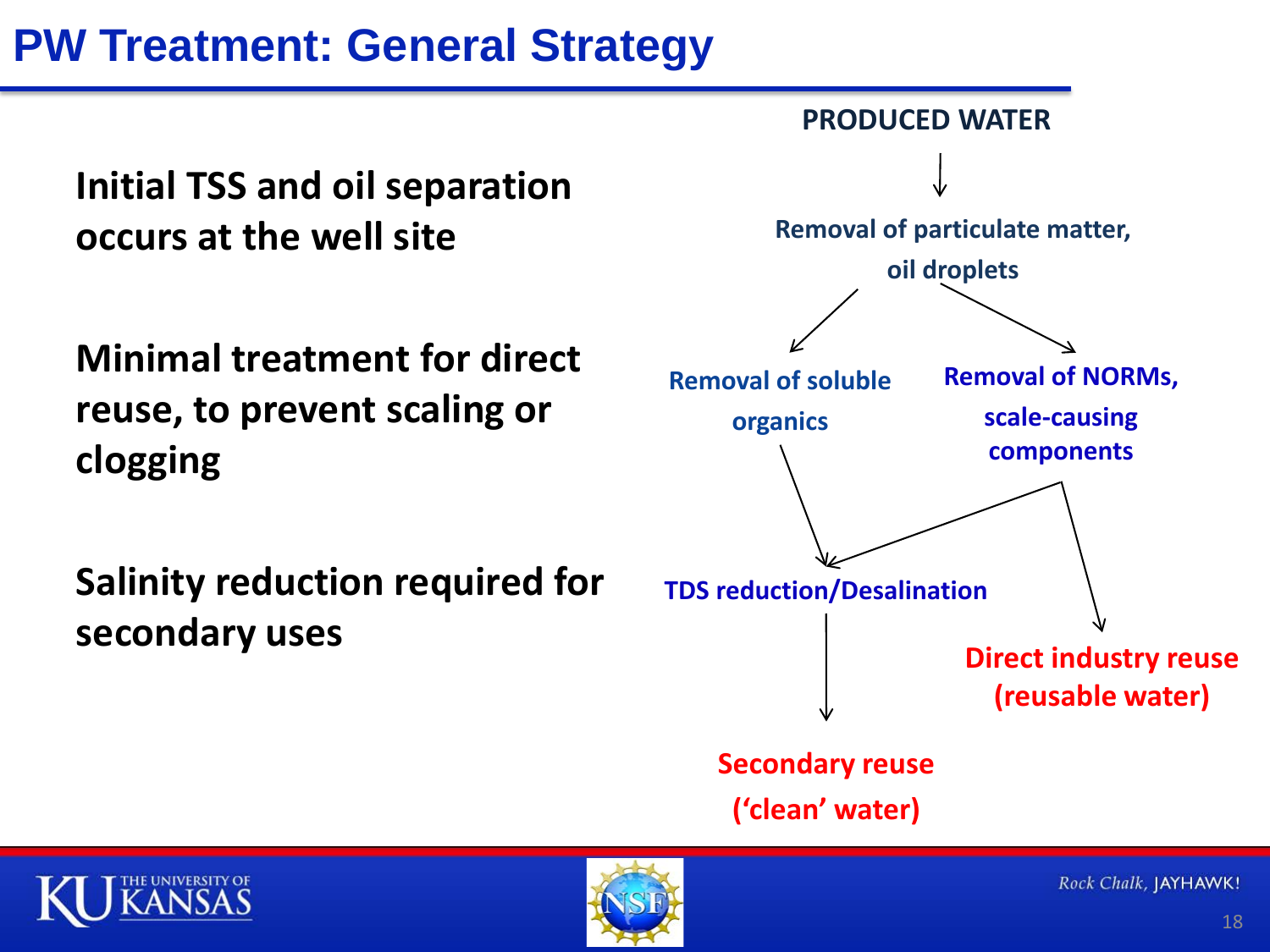#### **Polyelectrolytes used as "scale inhibitors"**

| Structure*:           | ONa<br>n                          | ONa<br>ONa<br>$O = S = O$<br>ONa                              | Jn<br>$=$ s=o<br><b>ONa</b>             | $0 = s = 0$<br>ONa                      |
|-----------------------|-----------------------------------|---------------------------------------------------------------|-----------------------------------------|-----------------------------------------|
| Abbreviation:         | PAA                               | <b>PSSM</b>                                                   | <b>PSS</b>                              | <b>PVS</b>                              |
| Name:                 | Poly(acrylic acid)<br>sodium salt | Poly(4-styrenesulfonic<br>acid-co-maleic acid)<br>sodium salt | Poly(4-styrenesulfonate)<br>sodium salt | Poly(vinylsulfonic<br>acid) sodium salt |
| Average MW<br>tested: | 5.1, 100, 250 kD                  | 20 kD                                                         | 70, 200, 1,000 kD                       | 4-6 kD                                  |

\*Chemicals (as well as structure information and MW data) were obtained directly from Sigma-Aldrich (www.sigmaaldrich.com).



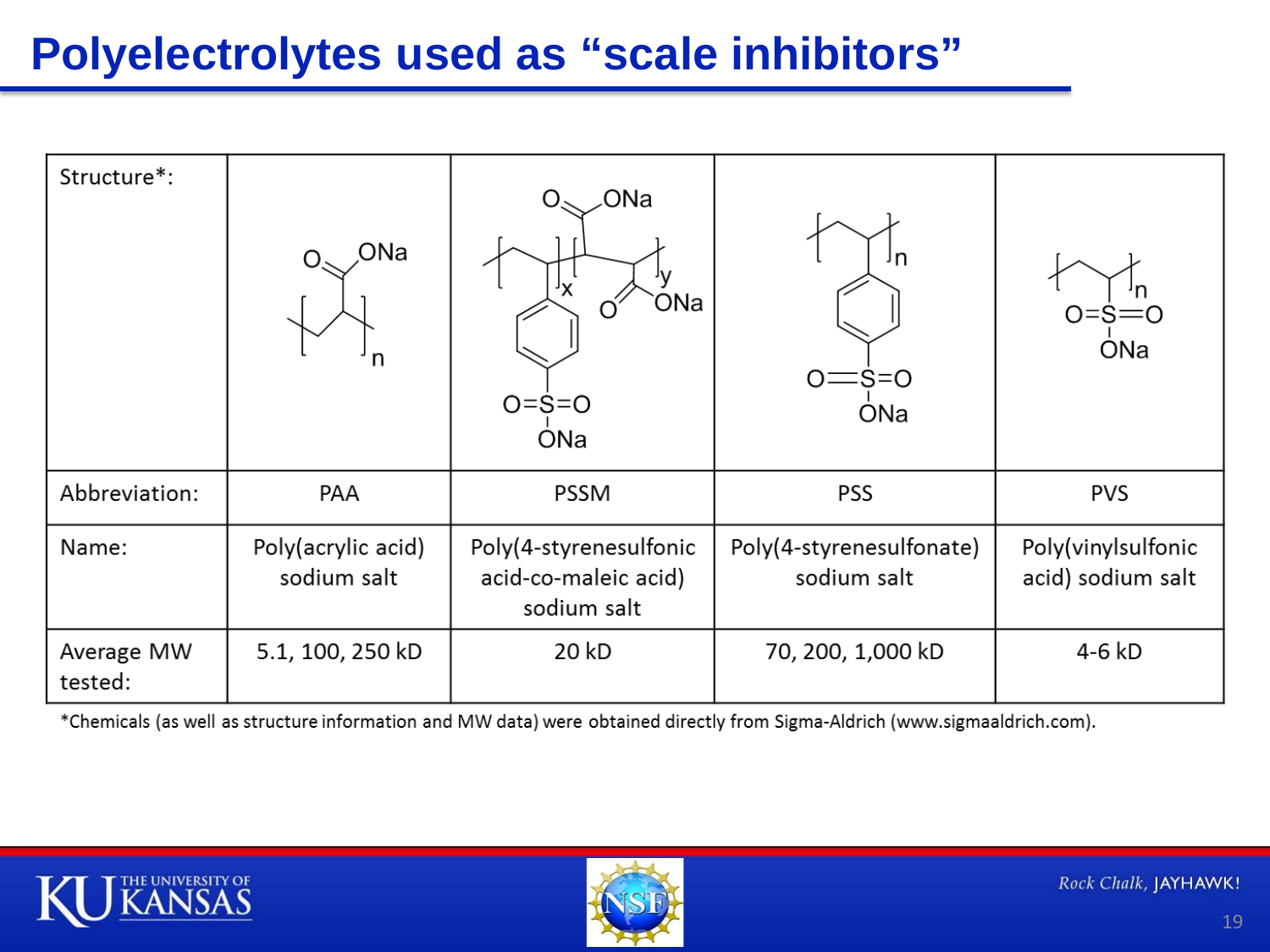#### **Ba+2 Removal vs Polymer Type/Concentration**



Polymer Concentration (percent weight)



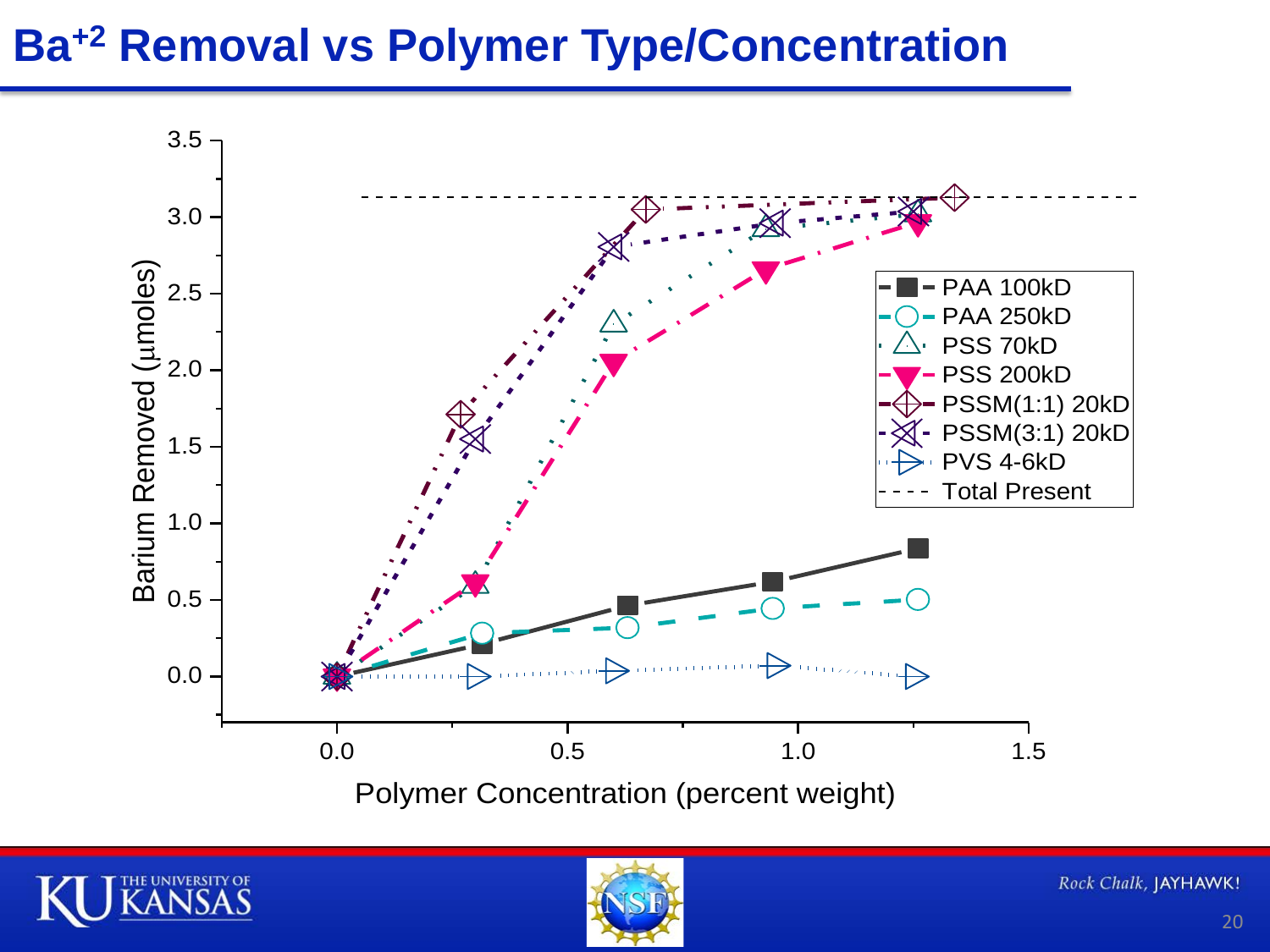#### **Best case for Sr+2: Combining pH with UF**

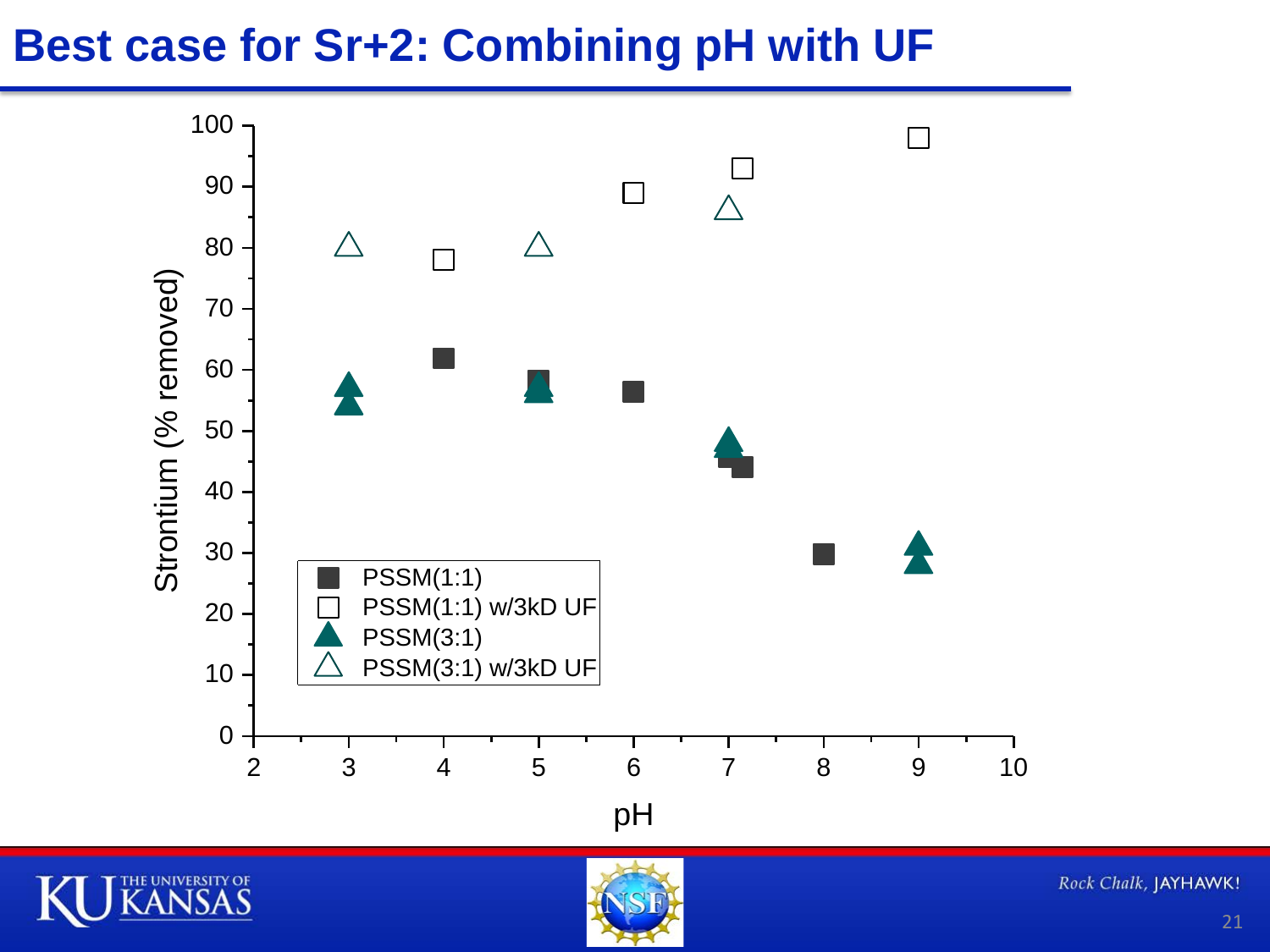#### **AEROBIC GRANULAR SLUDGE FORMATION IN HYPERSALINE SYNTHETIC PRODUCED WATER**





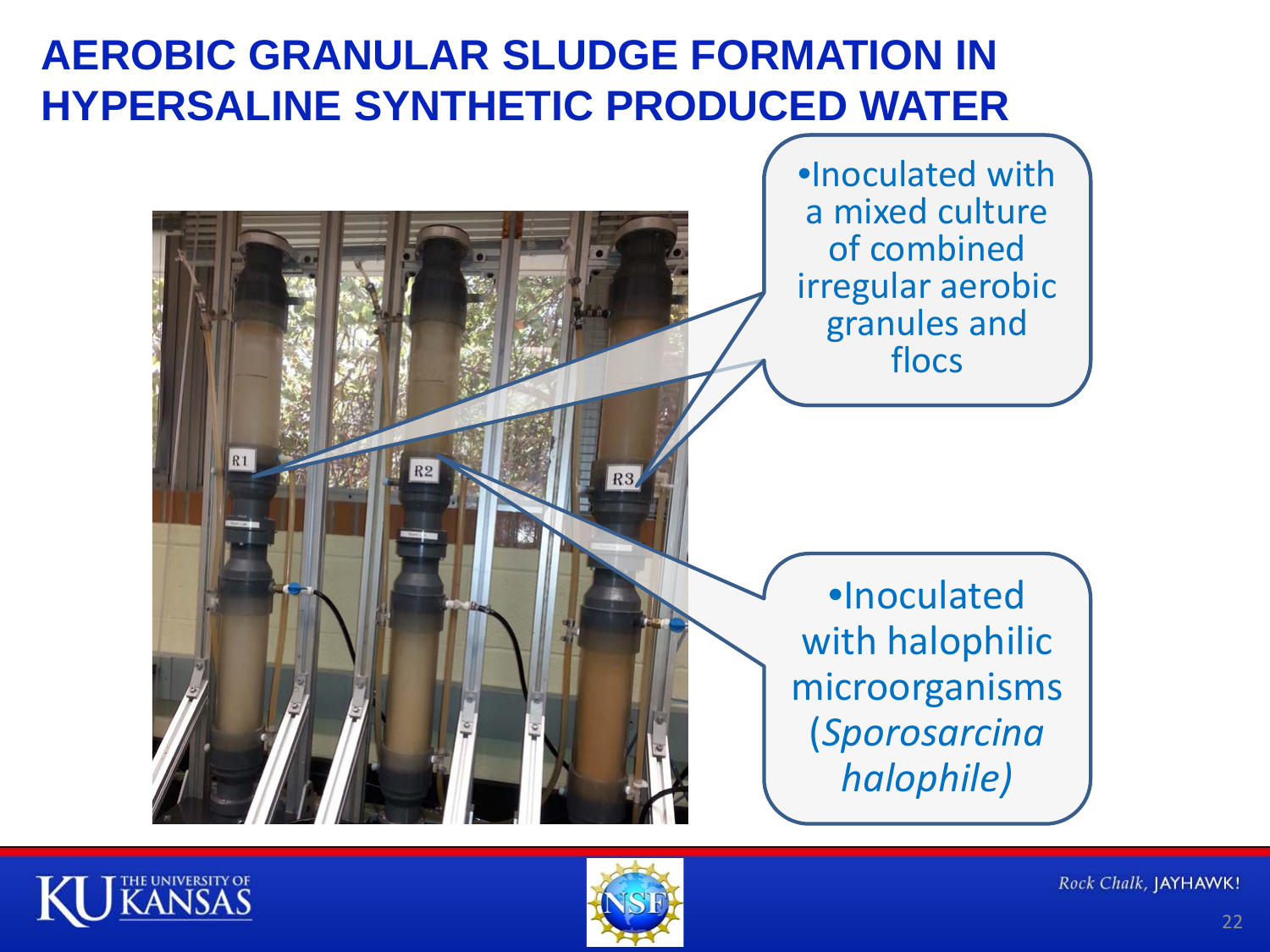#### **Aerobic Granule Size & Integrity**





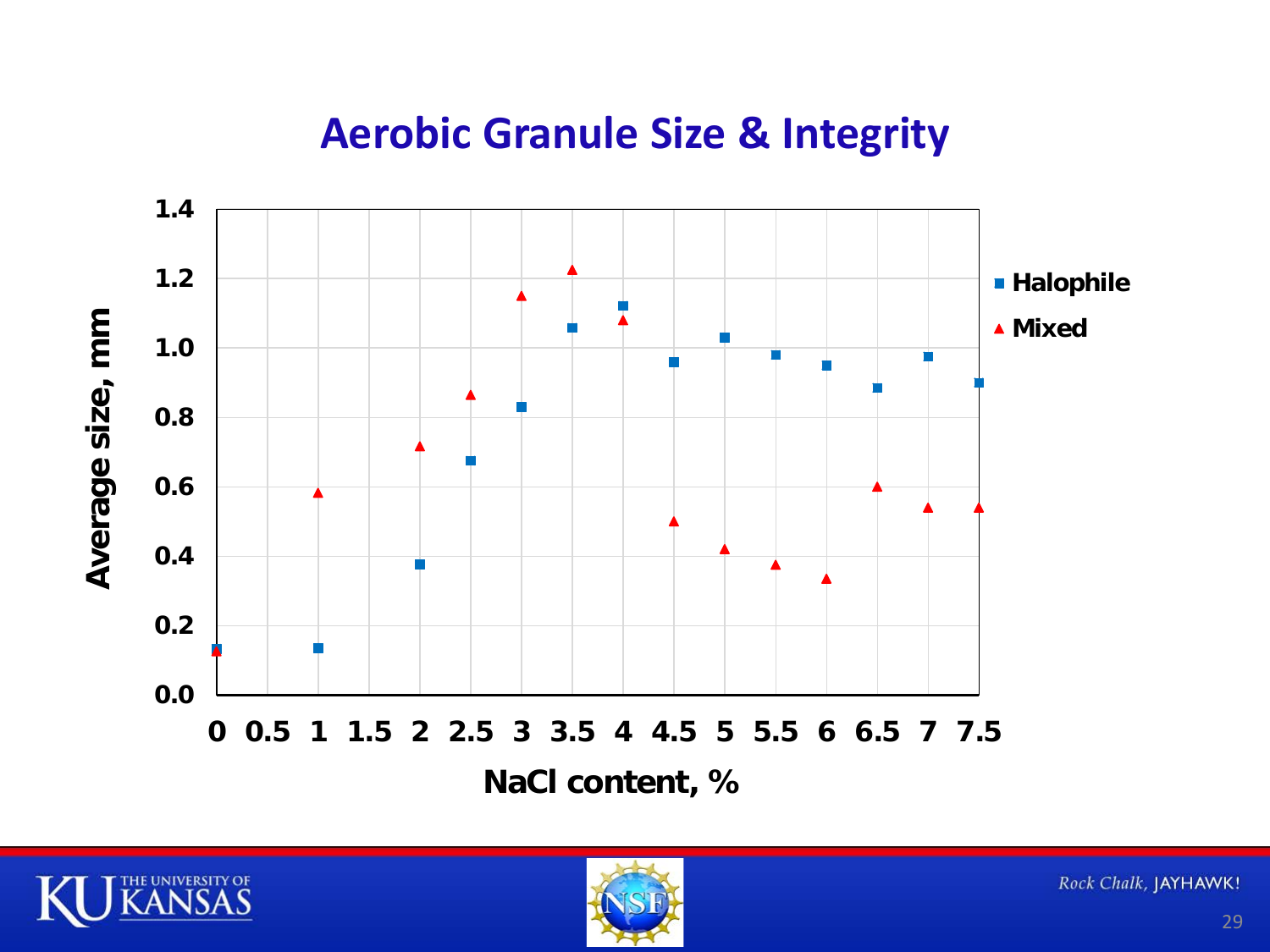#### **Halophilic Microorganisms: Image Analysis\***



| <b>Granule formation</b> |                 | <b>Granule maturation</b> | <b>Degranulation</b> |
|--------------------------|-----------------|---------------------------|----------------------|
| NaCl, %                  | $1\%$           | 4%                        | 7.5%                 |
| Avg. Dia., mm            | $0.24 \pm 0.08$ | $1.12 \pm 0.18$           | $0.9 \pm 0.57$       |
| SVI, mL/g                | $62 \pm 27$     | $12 \pm 5$                | $22 \pm 0.6$         |
| VSS/SS                   | 0.76            | 0.82                      | 0.8                  |

\* Ibrahim et al., WEFTEC 2017



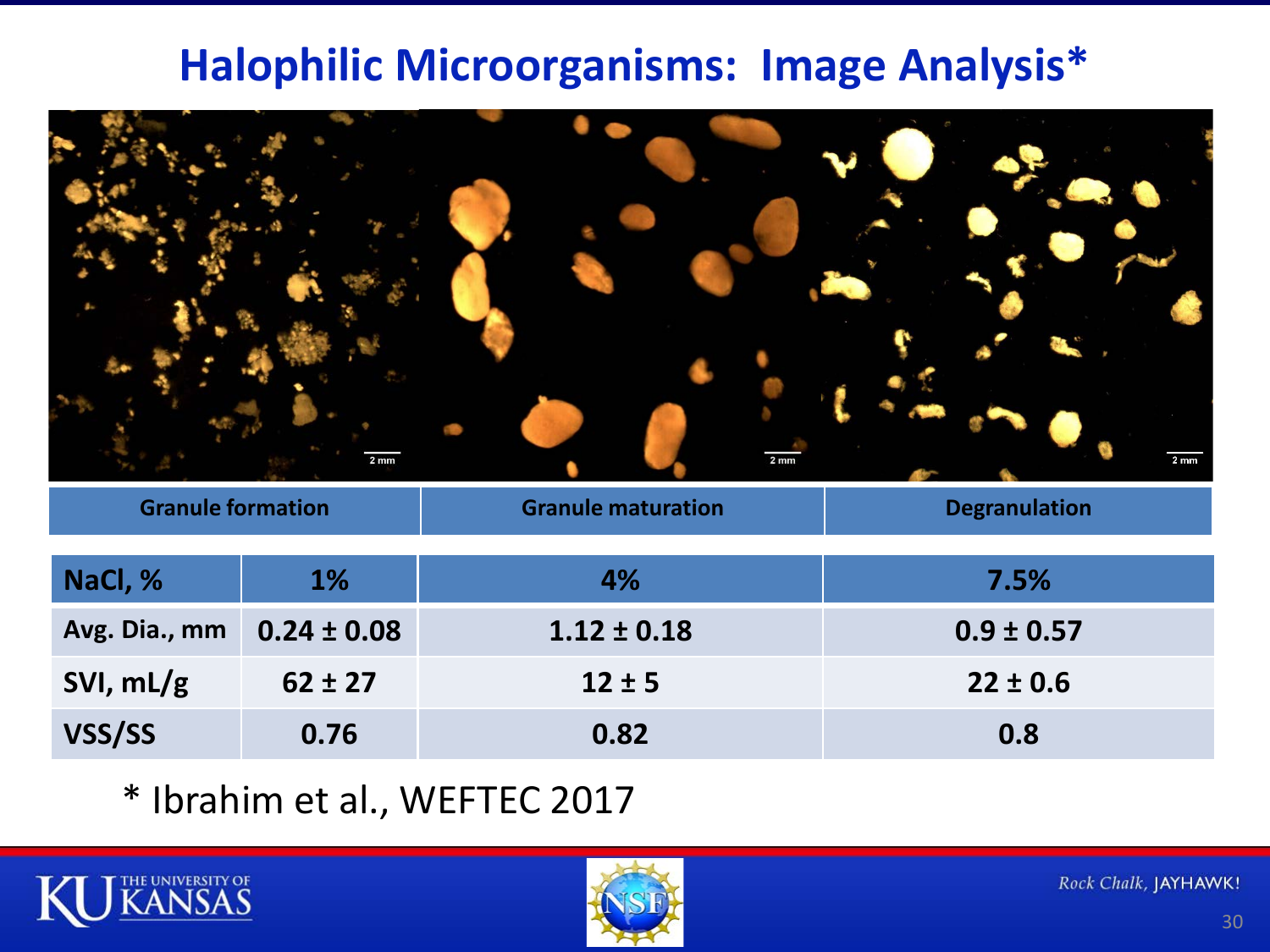## **Desalination**

- **Reverse Osmosis (RO), Multistage Flash (MSF) distillation and Multi-Effect Distillation (MED) account for 94% of global desalination capacity**
- **Energy requirements rise quickly as inlet feeds become more saline**
- **At TDS 150,000-250,000 mg/L evaporative crystallizers can treat brines with zero-liquid discharge (ZLD) or near-ZLD**

| <b>Treatment</b><br><b>Type</b>               | <b>Energy</b><br><b>Cost</b><br>(kWh/m <sup>3</sup> ) | <b>Treatable TDS</b><br>Limit (mg/L) |
|-----------------------------------------------|-------------------------------------------------------|--------------------------------------|
| <b>RO</b>                                     | $3.5 - 6.0$                                           | $^{\sim}70,000$                      |
| <b>MSF</b>                                    | 10-28                                                 | $^{\sim}$ 150,000                    |
| MED                                           | $7 - 25$                                              | $^{\sim}$ 150,000                    |
| <b>Brine</b><br>Concentrator                  | 18-26                                                 | N/A                                  |
| <b>Brine</b><br>Crystallizer                  | $52 - 66$                                             | N/A                                  |
| <b>Brine</b><br>Concentrator<br>/Crystallizer | 70-92                                                 | $^{\sim}$ 250,000                    |



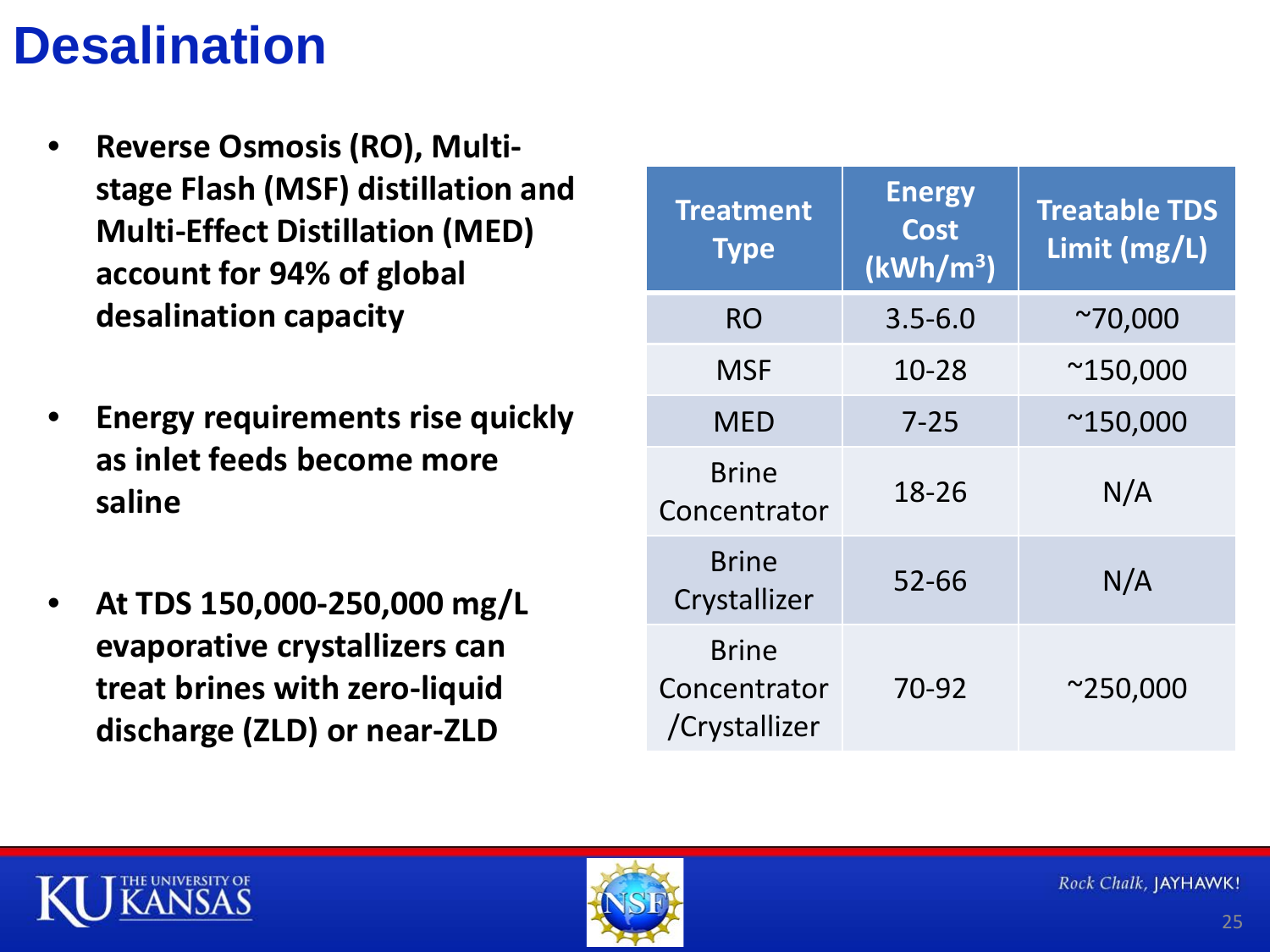### **Emerging Desalination Methods**

- **Multiple approaches being developed to reduce energy use and costs, or increase range of treatable waters.** 
	- Phase change-based separations (gas hydrate freeze-melting, supercritical desalination, humidification-dehumidification),
	- Advanced membrane processes (forward osmosis, membrane distillation)
	- Voltage-driven processes (electrodialysis, microbial desalination cells)
- **Electrodialysis (ED) and membrane distillation (MD) systems have already been tested on a pilot-scale.**
- **Freeze-melting and supercritical desalination have the potential to significantly reduce energy requirements.**



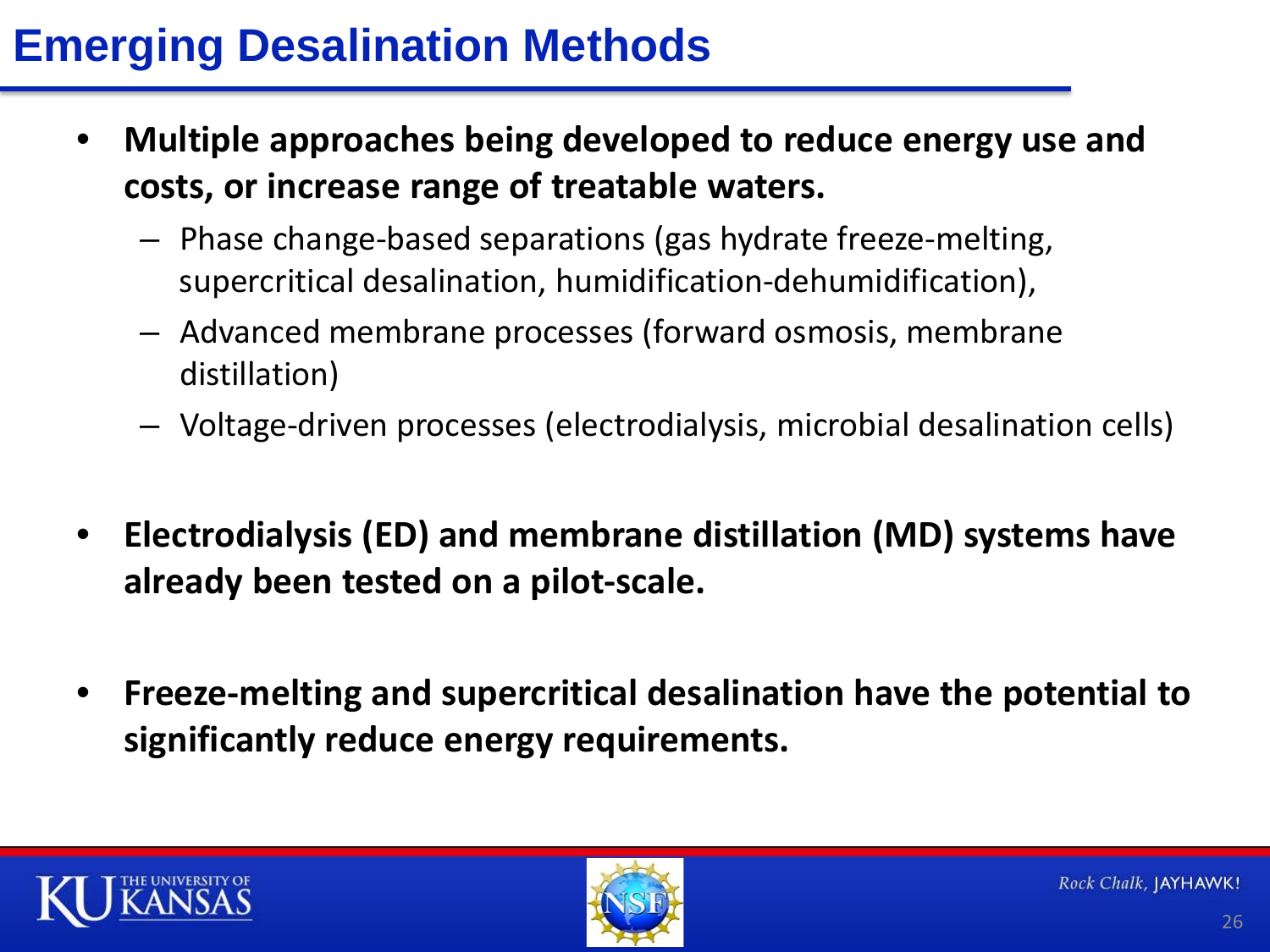#### **Salinity Exchange for High Salinity Produced Water**





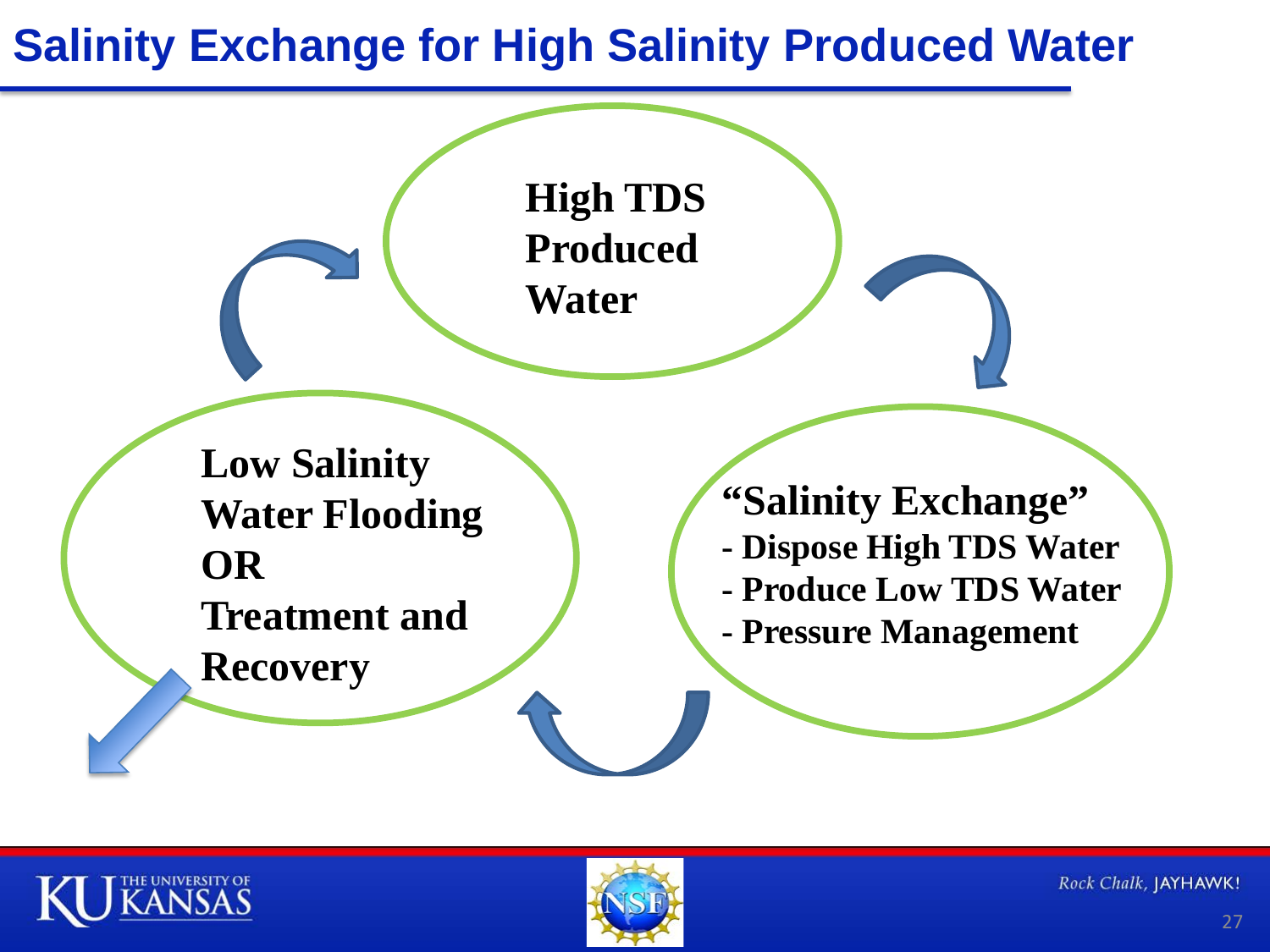#### **Future Research Areas**

- **Produced and saline waters are potential resources in KS and elsewhere; improved treatment processes are needed**
- **Matching treated-water quality to desired uses can help optimize treatment requirements**
- **Identify availability of new/water reuse sources and how they can fit specific needs**
- **Cost-benefit of water recovery and management will be important, and will differ across applications**
- **Examine the impacts of water reuse or new source development on existing freshwater systems**